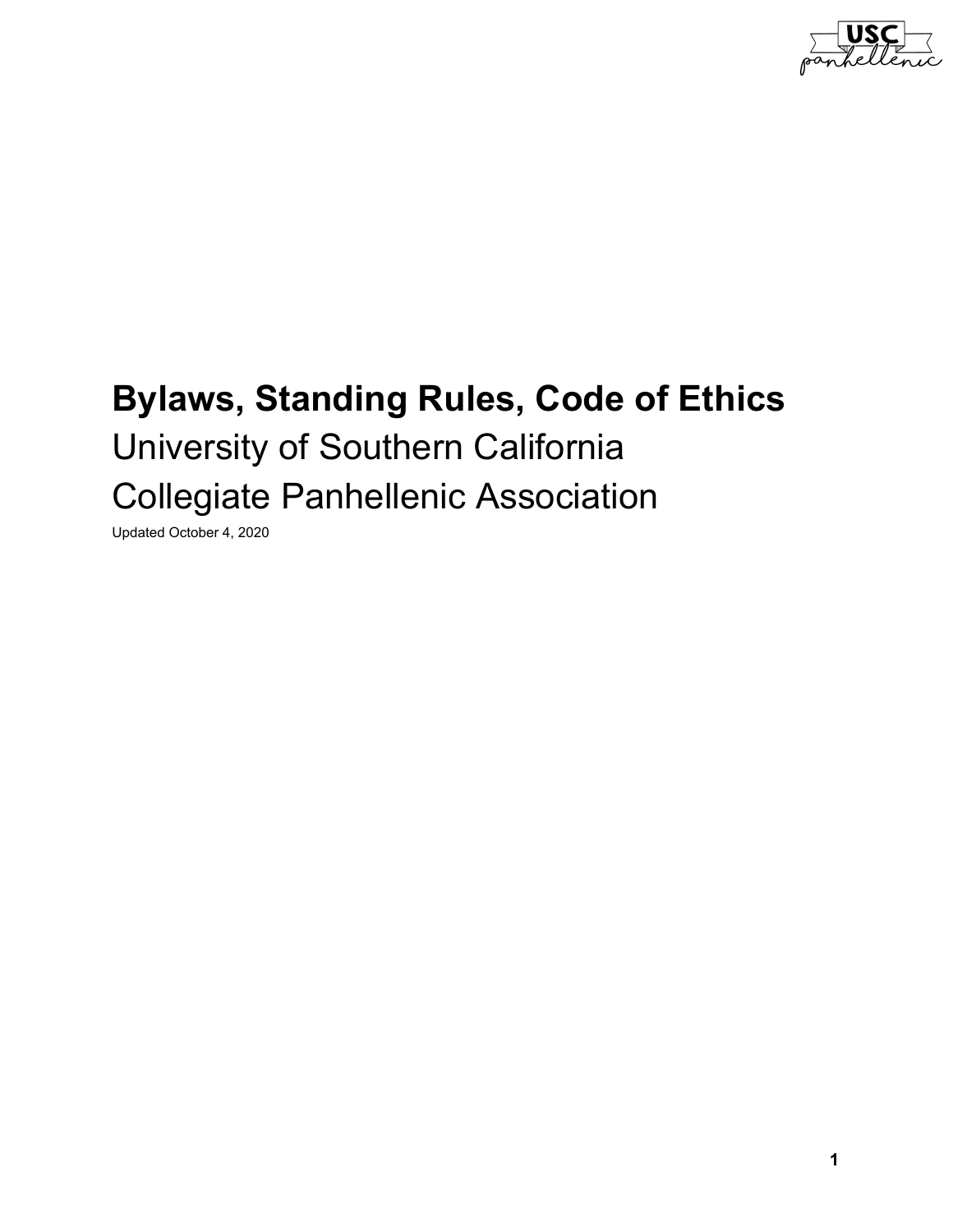

# <span id="page-1-0"></span>**Table of Contents**

| <b>Table of Contents</b>                                                        | 2  |
|---------------------------------------------------------------------------------|----|
| BYLAWS OF THE UNIVERSITY OF SOUTHERN CALIFORNIA COLLEGE PANHELLENIC ASSOCIATION | 4  |
| <b>Article I. Name</b>                                                          | 4  |
| <b>Article II. Purpose</b>                                                      | 4  |
| Article III. Object                                                             | 4  |
| Article IV. Membership                                                          | 4  |
| Section 1. Membership Classes                                                   | 4  |
| Section 2. Privileges and Responsibilities of Membership                        | 5  |
| Section 3. Definition of Member                                                 | 5  |
| Section 4. Dues                                                                 | 6  |
| Article V. Officers and Duties of the Executive Board                           | 6  |
| Section 1. Officers                                                             | 6  |
| Section 2. Eligibility                                                          | 7  |
| Section 3. Selection of Officers                                                | 7  |
| Section 4. Term                                                                 | 8  |
| Section 5. Removal                                                              | 8  |
| Section 6. Vacancies                                                            | 9  |
| Section 7. Duties of the Executive Board                                        | 9  |
| Section 8. Duties of the Executive Officers                                     | 9  |
| <b>Article VI. The Panhellenic Council</b>                                      | 15 |
| Section 1. Authority                                                            | 15 |
| Section 2. Composition and Privileges                                           | 15 |
| Section 3. Selection of Delegates and Alternates                                | 15 |
| Section 4. Delegate Vacancies                                                   | 15 |
| Section 5. Regular Meetings                                                     | 15 |
| Section 6. Quorum                                                               | 15 |
| Section 7. Vote Requirements                                                    | 15 |
| Section 8. Duties and Expectations of the Panhellenic Delegates                 | 16 |
| <b>Article VII. The Panhellenic Advisor</b>                                     | 16 |
| Section 1. Appointment                                                          | 16 |
| Section 2. Authority                                                            | 16 |
| <b>Article VIII. Committees</b>                                                 | 16 |
| Section 1. Standing Committees                                                  | 16 |
| Section 2. Appointment of Committee Membership                                  | 16 |
| Section 3. Judicial Board                                                       | 17 |
| Section 4. Membership Recruitment Committee                                     | 17 |
| Section 5. Diversity, Equity, and Inclusion Action Committee                    | 17 |
| Section 6. Other committees                                                     | 17 |
| <b>Article IX. Finances</b>                                                     | 18 |
| Section 1. Fiscal Year                                                          | 18 |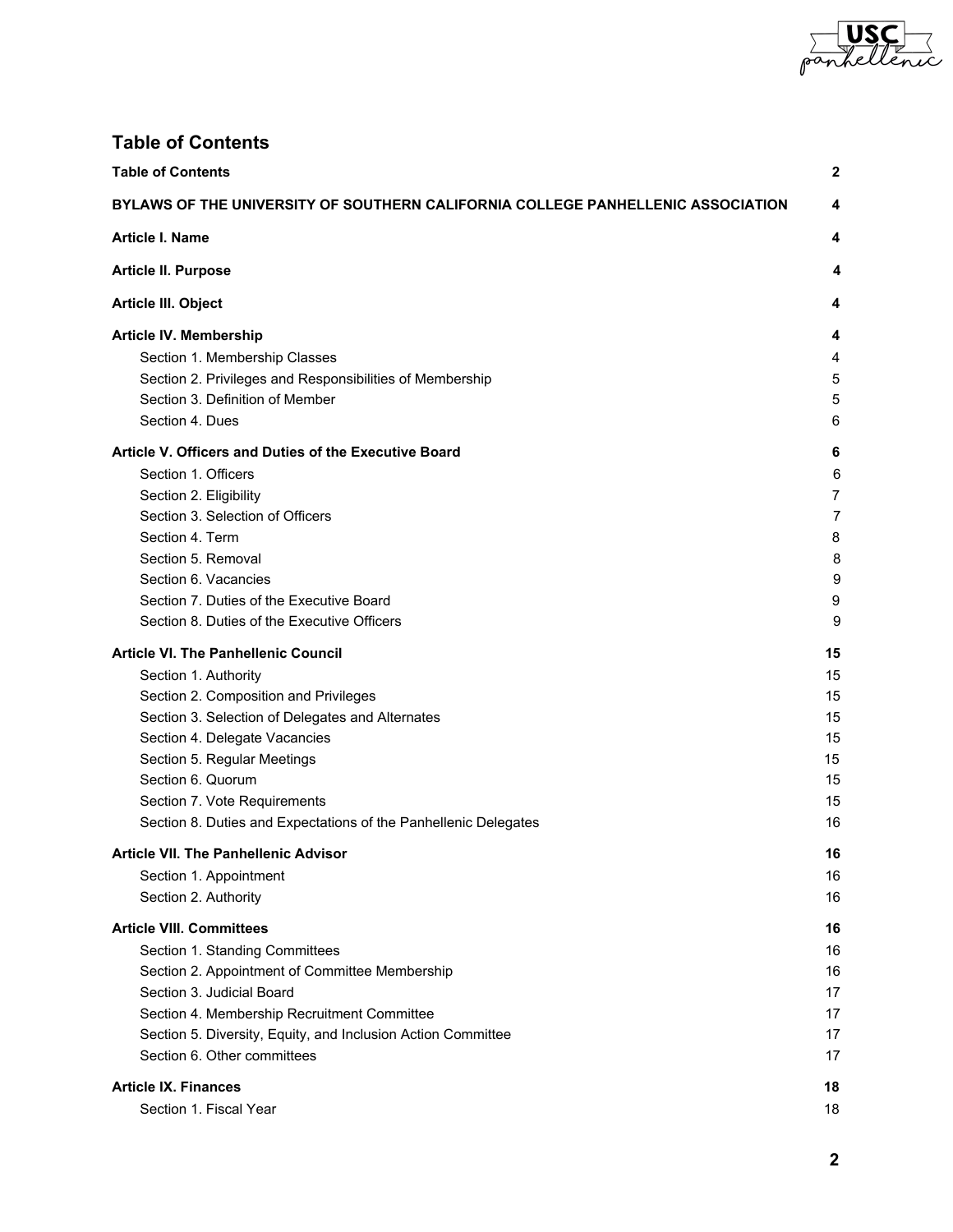

| Section 2. Contracts                                                                              | 18 |
|---------------------------------------------------------------------------------------------------|----|
| Section 3. Checks                                                                                 | 18 |
| Section 4. Payments                                                                               | 18 |
| Section 5. Fees and Assessments                                                                   | 18 |
| <b>Article X. Extension</b>                                                                       | 18 |
| Section 1. Extension                                                                              | 18 |
| Section 2. Voting Rights                                                                          | 18 |
| <b>Article XI. Violation Resolution</b>                                                           | 18 |
| Section 1. Violation                                                                              | 18 |
| Section 2. Informal Resolution                                                                    | 18 |
| Section 3. Judicial Process                                                                       | 19 |
| <b>Article XII. Hazing</b>                                                                        | 19 |
| <b>Article XIII. Parliamentary Authority</b>                                                      | 19 |
| <b>Article XIV. Amendment of Bylaws</b>                                                           | 19 |
| <b>Article XV. Inclusion Statement</b>                                                            | 19 |
| <b>Article XVI. Dissolution</b>                                                                   | 19 |
| <b>Article XVII. Obligation</b>                                                                   | 19 |
| STANDING RULES OF THE UNIVERSITY OF SOUTHERN CALIFORNIA COLLEGE PANHELLENIC                       |    |
| <b>ASSOCIATION</b>                                                                                | 20 |
| Section 1. Health and Safety                                                                      | 20 |
| Section 2. Diversity, Equity, and Inclusion                                                       | 20 |
| Section 3. Philanthropy                                                                           | 20 |
| Section 4. New Member Education                                                                   | 21 |
| Section 5. Sister Sororities                                                                      | 21 |
| Section 6. Fraternities                                                                           | 21 |
| Section 7. Dues                                                                                   | 21 |
| CODE OF ETHICS OF THE UNIVERSITY OF SOUTHERN CALIFORNIA COLLEGE PANHELLENIC<br><b>ASSOCIATION</b> | 23 |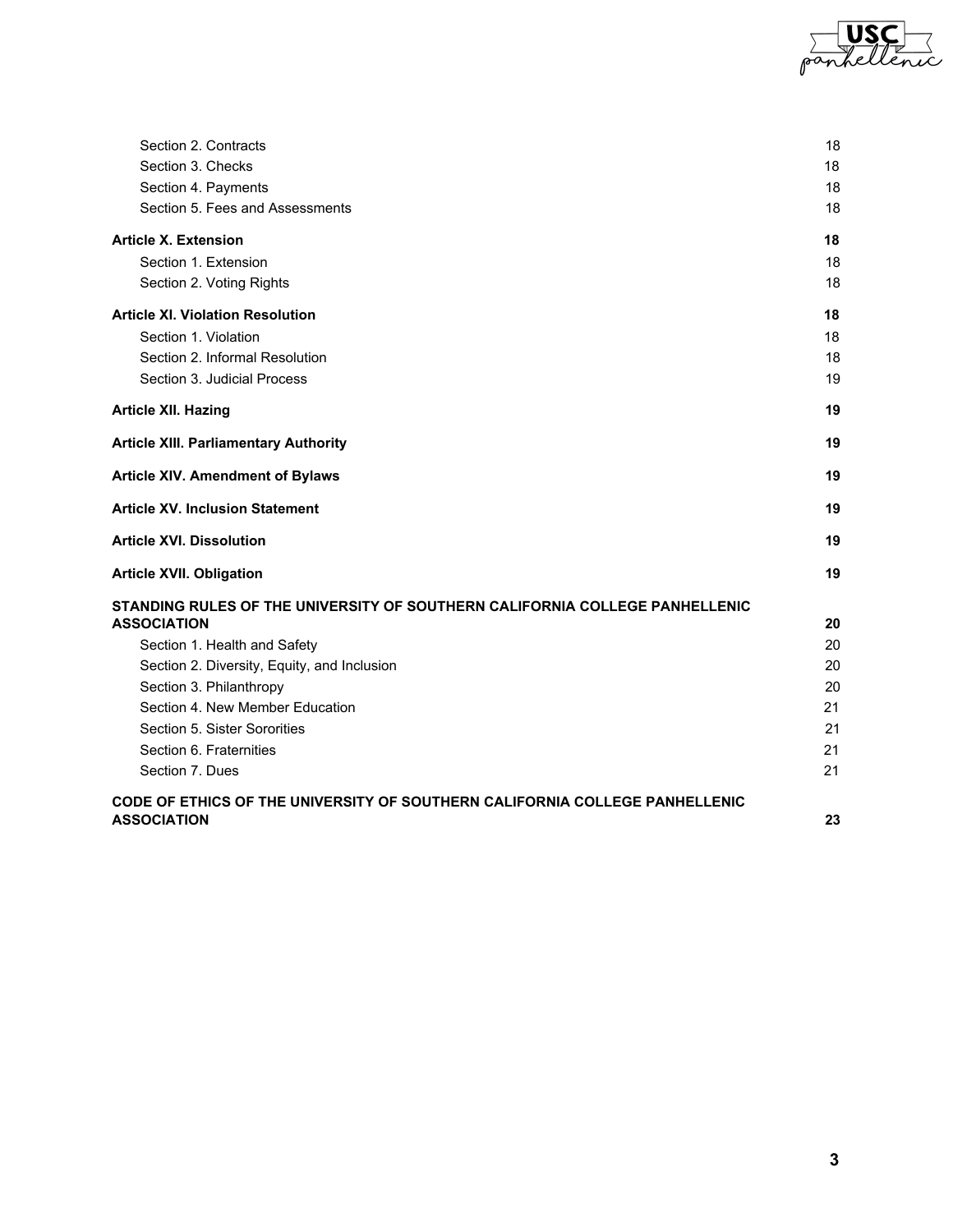

# <span id="page-3-0"></span>**BYLAWS OF THE UNIVERSITY OF SOUTHERN CALIFORNIA COLLEGE PANHELLENIC ASSOCIATION**

#### **Article I. Name**

<span id="page-3-2"></span><span id="page-3-1"></span>The name of the organization shall be the University of Southern California College Panhellenic Association.

#### **Article II. Purpose**

The University of Southern California College Panhellenic Association is committed to upholding its members to foster a unified, multifaceted, and supportive community that empowers members to discover their fullest potential through academic achievement, campus involvement, community service, and interfraternal collaboration. We encourage each chapter member to commit to their own personal growth while recognizing herself as part of a broader, diverse sisterhood dedicated to acting for the greater good of the Panhellenic, the University of Southern California, and the local community.

#### **Article III. Object**

<span id="page-3-3"></span>The object of the College Panhellenic Association shall be to:

- Conduct the business of the College Panhellenic only during the campus academic year. Promote the growth of individual chapters and the sorority community.
- Organize and sponsor a women's-only\* membership recruitment program.
- Encourage the highest possible academic, social, and moral standards.
- Coordinate activities, establish orderly procedures, and provide programming in addition to recruitment.
- Adjudicate all matters related to the NPC Unanimous Agreements, College Panhellenic bylaws and/or other governing documents, College Panhellenic membership recruitment rules, College Panhellenic code of ethics, and College Panhellenic standing rules.
- Actively support the mission of its host institution.
- Promote good public relations.
- Give service to the community and campus.
- Sponsor Junior Panhellenic, if appropriate, for specialized programming efforts.
- <span id="page-3-4"></span>● Promote friendship, harmony, and unity among members, chapters, faculty, administrators, and campus groups.

#### **Article IV. Membership**

#### <span id="page-3-5"></span>**Section 1. Membership Classes**

There shall be three classes of membership: regular, provisional, and associate.

- A. **Regular Membership.** The regular membership of the University of Southern California College Panhellenic Association shall be composed of all installed chapters of National Panhellenic Conference (NPC) sororities at the University of Southern California. Regular members of the College Panhellenic Association shall pay dues as determined by the Panhellenic Council.
- B. **Provisional Membership.** The provisional membership of the University of Southern California College Panhellenic Association shall be composed of all newly established NPC sororities at the University of Southern California. Provisional members shall pay no dues and shall have a voice but no vote on all matters. A provisional member shall automatically become a regular member upon being installed as a chapter of an NPC sorority.
- C. **Associate Membership.** The associate membership of the University of Southern California College Panhellenic Association shall be composed of women's-only\* local sororities or inter/national or regional non-NPC member organizations. The membership eligibility requirements and the process for submitting an application and approval of the application shall be determined by the Panhellenic Council. Associate members shall pay dues as determined by the Panhellenic Council. An associate member shall have a voice and one vote on all matters except extension-related matters. If they do not participate in the primary recruitment process, they shall not have a vote on recruitment rules and the establishment or the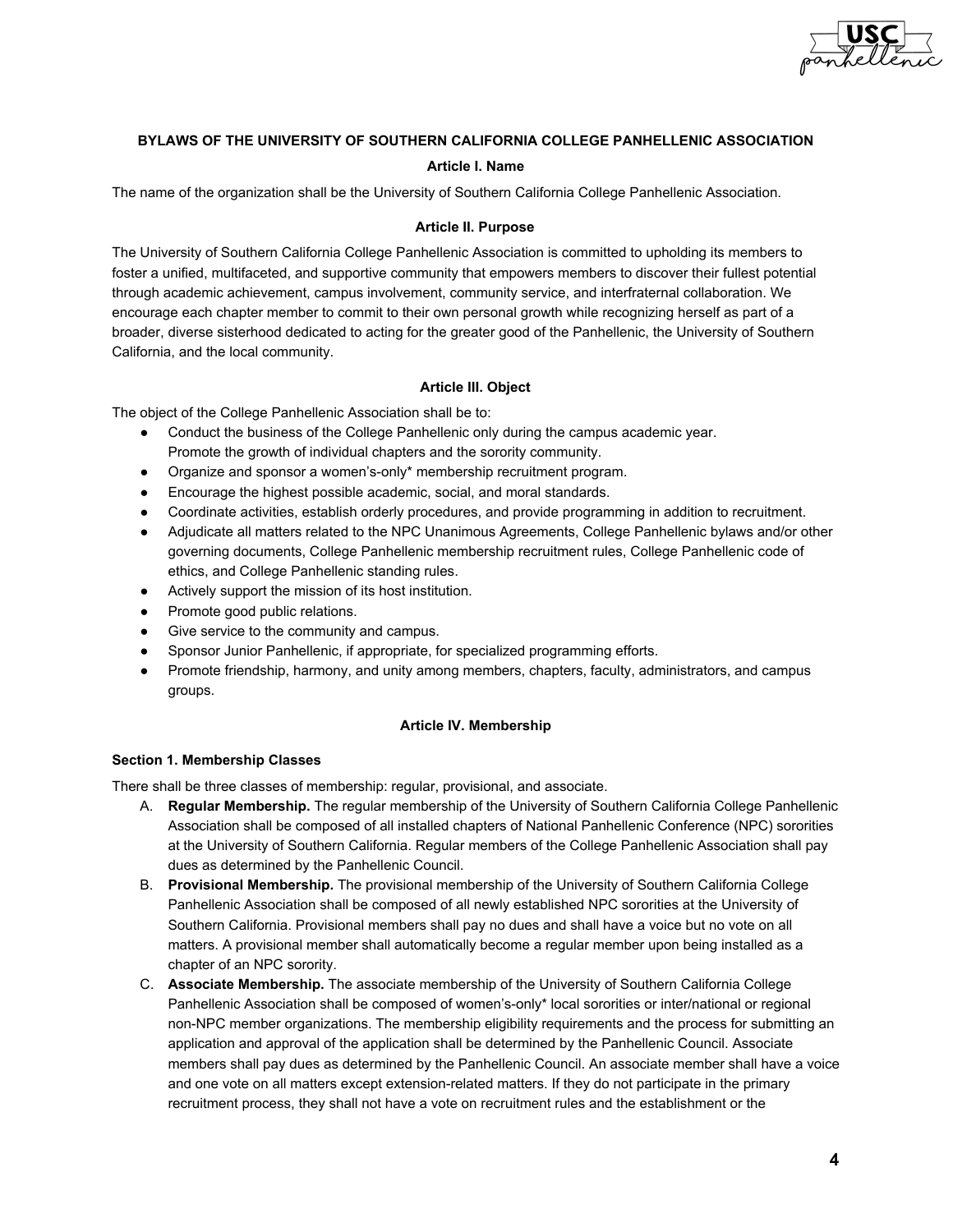

modification of Panhellenic total. An associate member may be expelled for cause by a majority vote of the Panhellenic Council. An associate member shall not be entitled to vote on the question of its expulsion.

- a. **Consideration:** The Panhellenic Council will consider an organization for associate member status in the event that the organization is defined as a local, social sorority and meets the needs of a specific student population not currently represented by the mission of other social sororities on the University of Southern California's campus.
- b. **Probationary Period:** Each organization desiring associate status must submit an application to the Office for Fraternity and Sorority Leadership Development (FSLD). Upon review and completion of the application, each organization desiring associate status must make a presentation to the Panhellenic Council and be accepted by a two-thirds vote of the Panhellenic membership. If accepted, the organization will be placed in a probationary period for no less than one academic year.
	- i. During this period, the organization must meet the following criteria:
		- 1. Attend all Panhellenic meetings,
		- 2. Pay all Panhellenic dues on time and in full,
		- 3. Achieve a chapter cumulative and semester GPA of 3.0 or higher,
		- 4. Complete a minimum of 100 documented service hours each semester, and
		- 5. Understand and follow all university, NPC, and the University of Southern California College Panhellenic Association's policies.
	- ii. Any instance of being sent to Student Judicial Affairs and Community Standards will result in a review of probationary status and possible termination of the probationary period.
	- iii. After one year of the probationary period, the Panhellenic Council will vote whether to accept the organization's associate member status. A two-thirds majority is needed to gain associate member status. If a two-thirds majority is not achieved, the probationary period will be extended for one semester. After each probationary extension, a two-thirds vote will decide to either continue the probationary period or to accept associate member status.
- c. **Membership Requirements:** The following are requirements for an organization to maintain associate member status:
	- i. Follow all university responsibilities set forth by FSLD such as the Minimum Standards, Hazing Policy, Group Responsibility, annual chapter self-evaluation, party notifications, etc.as well as abide by the Panhellenic Constitution and Bylaws;
	- ii. Pay the same dues as regular members of the Panhellenic Council; and
	- iii. Remain in good standing with FSLD at all times or associate membership is up for review. Any associate member not in good standing with FSLD may have their associate membership placed in a probationary period by a two-thirds vote of Panhellenic members.

#### <span id="page-4-0"></span>**Section 2. Privileges and Responsibilities of Membership**

A. Duty of Compliance. All members, without regard to membership class, shall comply with all NPC Unanimous Agreements and be subject to the University of Southern California College Panhellenic Association Bylaws, Recruitment Rules, Panhellenic Community Plan for Diversity, Equity, and Inclusion, Code of Ethics, and any additional rules this College Panhellenic Association may adopt unless otherwise prescribed in these bylaws. Any rules adopted by this Association in conflict with the NPC Unanimous Agreements shall be void.

# <span id="page-4-1"></span>**Section 3. Definition of Member**

- A. Student
	- a. A person enrolled at the University of Southern California for an undergraduate degree.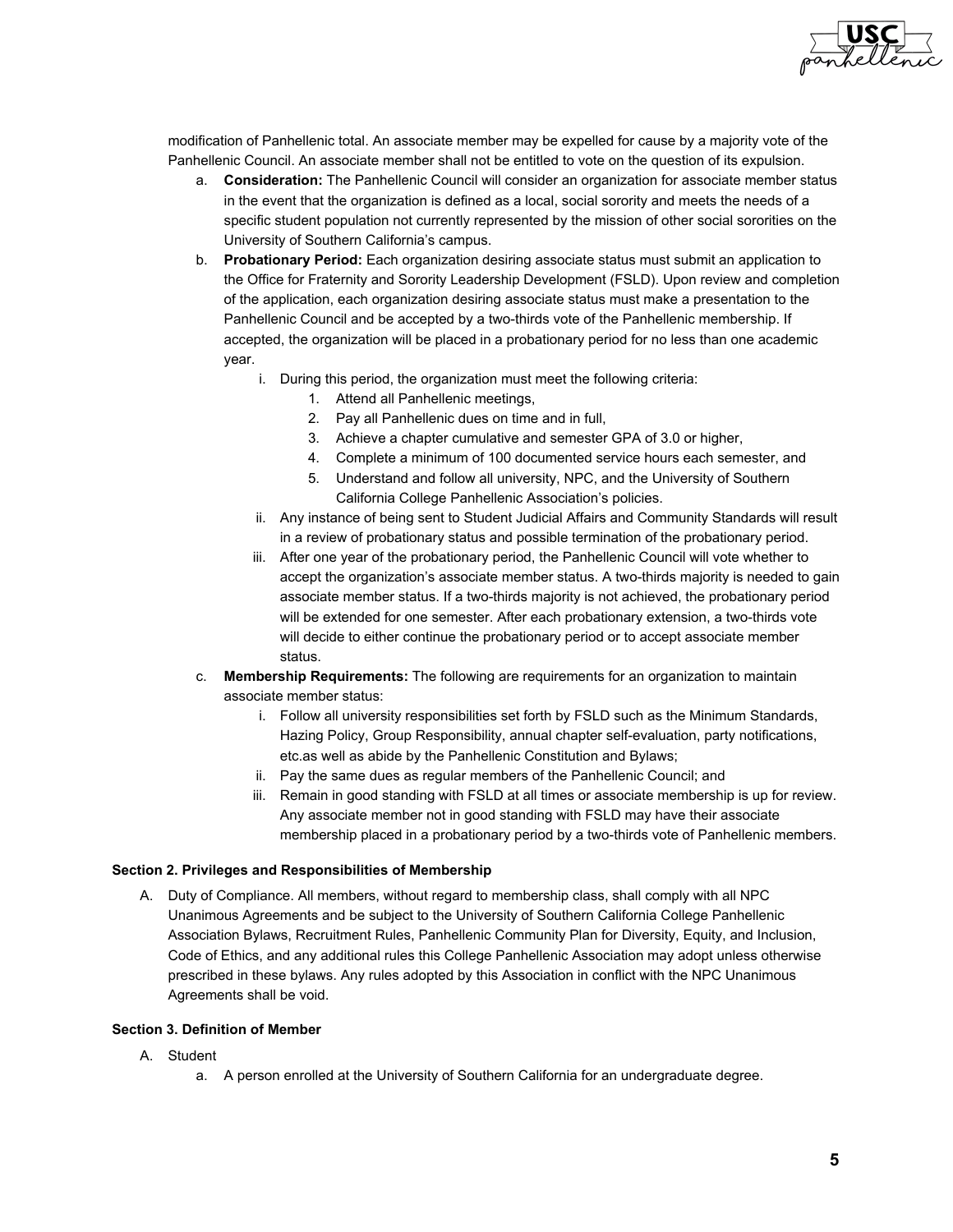

- b. A student can either be part-time, enrolled in less than 12 units, or full-time, enrolled in at least 12 units.
- B. Potential New Member
	- a. Students who live and identify as a woman, regardless of the gender assigned to them at birth, are eligible for participation in Panhellenic recruitment.
	- b. Academics. A Potential New Member (PNM) must be registered as a full-time student with at least 12 units at the University of Southern California for the semester they participate in recruitment. They also must have completed a minimum of 12 academic units, and have a minimum University of Southern California grade point average of a 2.5. A transfer student with at least one year of coursework and a minimum GPA of 2.5 from a previous university is eligible to participate in recruitment.
	- c. A student who is or has ever been an initiated member of an existing NPC member organization shall not be eligible for membership in another NPC organization.
- C. New Member
	- a. A PNM who submits a Membership Recruitment Acceptance Binding Agreement (MRABA) and receives and accepts a bid from an NPC member organization but are not fully initiated members of their organization.
- D. Active Member
	- a. A fully initiated member of a NPC member organization, meeting all membership requirements of their organization.

# <span id="page-5-0"></span>**Section 4. Dues**

- A. NPC College Panhellenic dues shall be paid yearly as invoiced by the NPC office.
- B. College Panhellenic Association membership dues shall be an assessment per member and new member.
	- a. The amount of such dues for the next academic year shall be determined by the Panhellenic Council no later than February of that year.
	- b. Membership payments are applicable from the fiscal year beginning July 1 and ending June 30 on a semester-by-semester basis.

#### **Article V. Officers and Duties of the Executive Board**

#### <span id="page-5-2"></span><span id="page-5-1"></span>**Section 1. Officers**

The officers compromising the University of Southern California College Panhellenic Association Executive Board shall consist of:

- A. President
- B. Executive Vice President
- C. Vice President of Recruitment
- D. Vice President of Judicial Affairs
- E. Vice President of Diversity, Equity, and Inclusion
- F. Vice President of Member Education
- G. Vice President of Public Relations
- H. Vice President of Finance
- I. Director of Recruitment Counselors
- J. Directors of Recruitment (x2)
- K. Directors of Programming (x2)

The Recruitment Pod is led by the Vice President of Recruitment and consists of the Vice President of Recruitment, Director of Recruitment Counselors, and Directors of Recruitment (x2).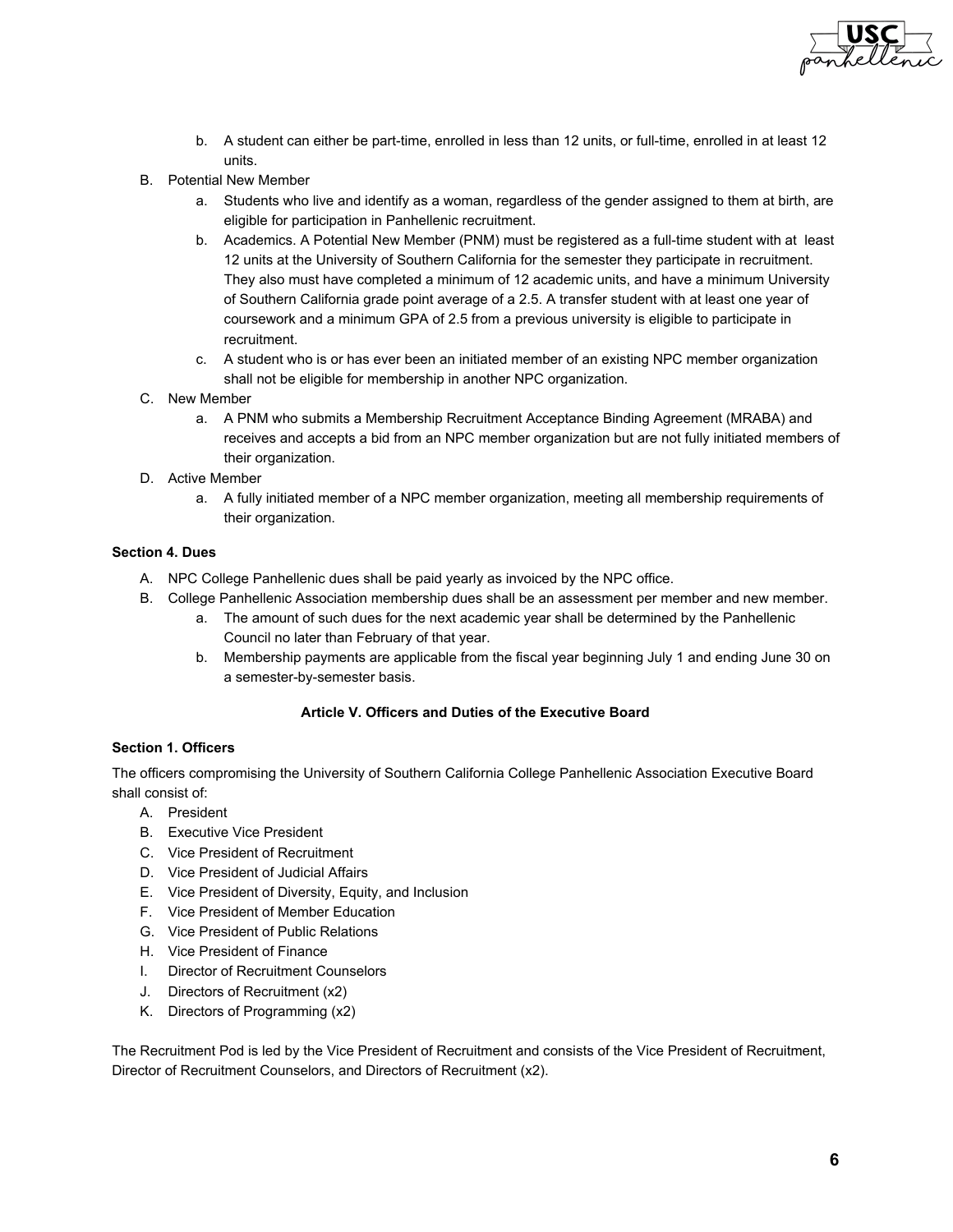

The Programming Pod is led by the Vice President of Member Education and consists of the Vice President of Member Education and Directors of Programming (x2).

# <span id="page-6-0"></span>**Section 2. Eligibility**

Eligibility to serve as an office shall depend on the class of membership:

- A. **Regular Membership.** Members from women's\* sororities holding regular membership in the University of Southern California College Panhellenic Association shall be eligible to serve as an officer.
- B. **Provisional Membership.** Members from women's\* sororities holding provisional membership in the University of Southern California College Panhellenic Association shall not be eligible to serve as an officer.
- C. **Associate Membership.** Members from women's\* sororities holding associate membership in the University of Southern California College Panhellenic Association shall be eligible to serve as an officer with the exception of President or Vice President of Recruitment.

# <span id="page-6-1"></span>**Section 3. Selection of Officers**

- A. The requirements for holding a Panhellenic Executive Board office or appointed position shall be:
	- a. Each officer shall be an active member in good standing of a member sorority;
	- b. Each officer shall have and maintain a cumulative 3.0-grade point average;
	- c. The President and Vice President of Recruitment shall be juniors in good standing by the beginning of their term in office;
	- d. The President is required to either have:
		- i. Previous Panhellenic experience as an executive officer, a delegate, or an alternate delegate or;
		- ii. Previous Chapter President experience with Panhellenic involvement and a community mindset.
	- e. The Vice President Recruitment is encouraged to either have:
		- i. Previous Panhellenic experience as an executive officer, a delegate, or an alternate delegate or;
		- ii. Previous Chapter Recruitment Leadership experience.
	- f. Applicants are required to have participated in the sister side of primary recruitment as a member within their sorority. If an applicant has not completed this requirement and has been slated, their executive position is contingent upon participating on the sister side of the upcoming spring primary recruitment.
- B. Application Procedure
	- a. Applications shall be distributed no less than four weeks prior to candidate interviews and shall be due no less than one week prior to candidate interviews.
	- b. All chapters are expected to have a minimum of three members apply for positions on the Executive Board.
	- c. Each applicant shall be interviewed by the Panhellenic Executive Board and the Panhellenic Delegates.
	- d. The present Executive Board and Panhellenic Delegates must be present for all interviews unless they are applying to be on the incoming Executive Board. If a Panhellenic Delegate is applying, they must find a chapter representative to help conduct interviews.
	- e. There shall be no campaigning.
- C. Voting Procedure
	- a. Each chapter shall have one vote.
	- b. After all candidates' interviews are completed, the Executive Board will provide its recommendations to the Delegates who will then vote to form a slate.
	- c. When making the slate, the Executive Board and Delegates aim to have as many chapters represented as possible to create the best slate of candidates for the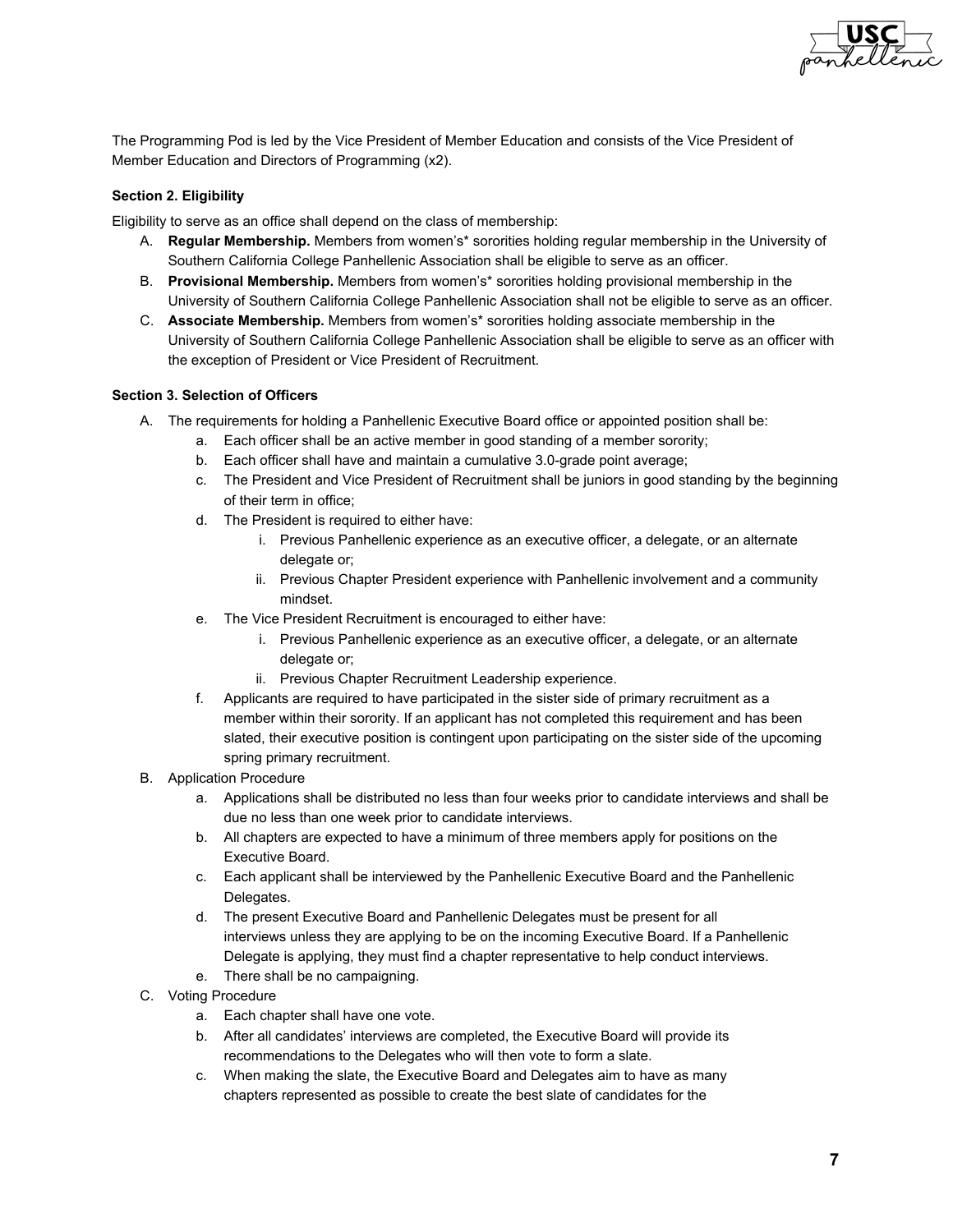

Panhellenic Executive Board. However, the selection will be made based on the quality of the applicant.

- D. Challenging the Slate
	- a. Any applicant who was not slated for their desired position may challenge the slate, providing the member has gone through an interview with the Panhellenic Executive Board and Delegates.
	- b. The time period in which the slate can be challenged shall be announced by the President, along with the entire election process timeline.
	- c. Applicants whose position on the slate has been challenged and applicants who have challenged the slate will be asked to present a speech to the Executive Officers and Delegates at the next board meeting.
	- d. The Panhellenic Executive Board and Delegates will vote after each applicant has given their speech. If a delegate cannot attend, a representative from that chapter must attend.
	- e. The position will be awarded to the applicant who receives a majority vote.

# <span id="page-7-0"></span>**Section 4. Term**

- A. The officers shall serve for a term of one calendar year or until their successors are elected.
- B. The term of office will begin at the end of the fall semester after the final transition meeting set by the Executive Board.

To accommodate primary recruitment in the spring, the outgoing Executive Board will be expected to plan and execute the recruitment after the official end of their terms. The outgoing Executive Board will relinquish all other responsibilities to the incoming Executive Board at the end of the fall semester after the final transition meeting.

- A. Those on the outgoing Executive Board who are studying abroad in the spring semester or who are graduating in December are excused from executing recruitment.
- B. The following incoming Executive Board positions: President, Executive Vice President, Vice President of Recruitment, Director of Recruitment Counselors, Directors of Recruitment (x2), and Vice President of Judicial Affairs, are expected to shadow the outgoing Executive Board and help execute in primary spring recruitment unless:
	- a. They have not yet completed the sister side of recruitment or;
	- b. They are currently holding an Executive Position in their chapter that is required in the execution of primary spring recruitment.
- C. The following incoming Executive Board positions: Vice President of Diversity, Equity, and Inclusion, Vice President of Member Education, Vice President of Finance, Vice President of Public Relations, Directors of Programming (x2); may be asked to serve as Recruitment Counselors or as shadows of the outgoing Executive Board to help execute spring primary recruitment unless:
	- a. They have not yet completed the sister side of recruitment or;
	- b. They are currently holding an Executive Position in their chapter that is required in the execution of primary spring recruitment.
- D. The pending roles that the above positions will play during spring recruitment depend on:
	- a. The number of outgoing and incoming Executive Board members available to execute recruitment and;
	- b. The number of Recruitment Counselors who are chosen but are no longer able to serve in this role during recruitment for various reasons.

# <span id="page-7-1"></span>**Section 5. Removal**

Just cause must be shown in order to remove an Executive Board Officer from their position. A review will be held with the Panhellenic President and Advisor, who will make a recommendation to be voted on by a  $\frac{3}{4}$  vote of the Panhellenic Council. In the event of a removal of the President, the Executive Vice President will fill the President's role in this procedure.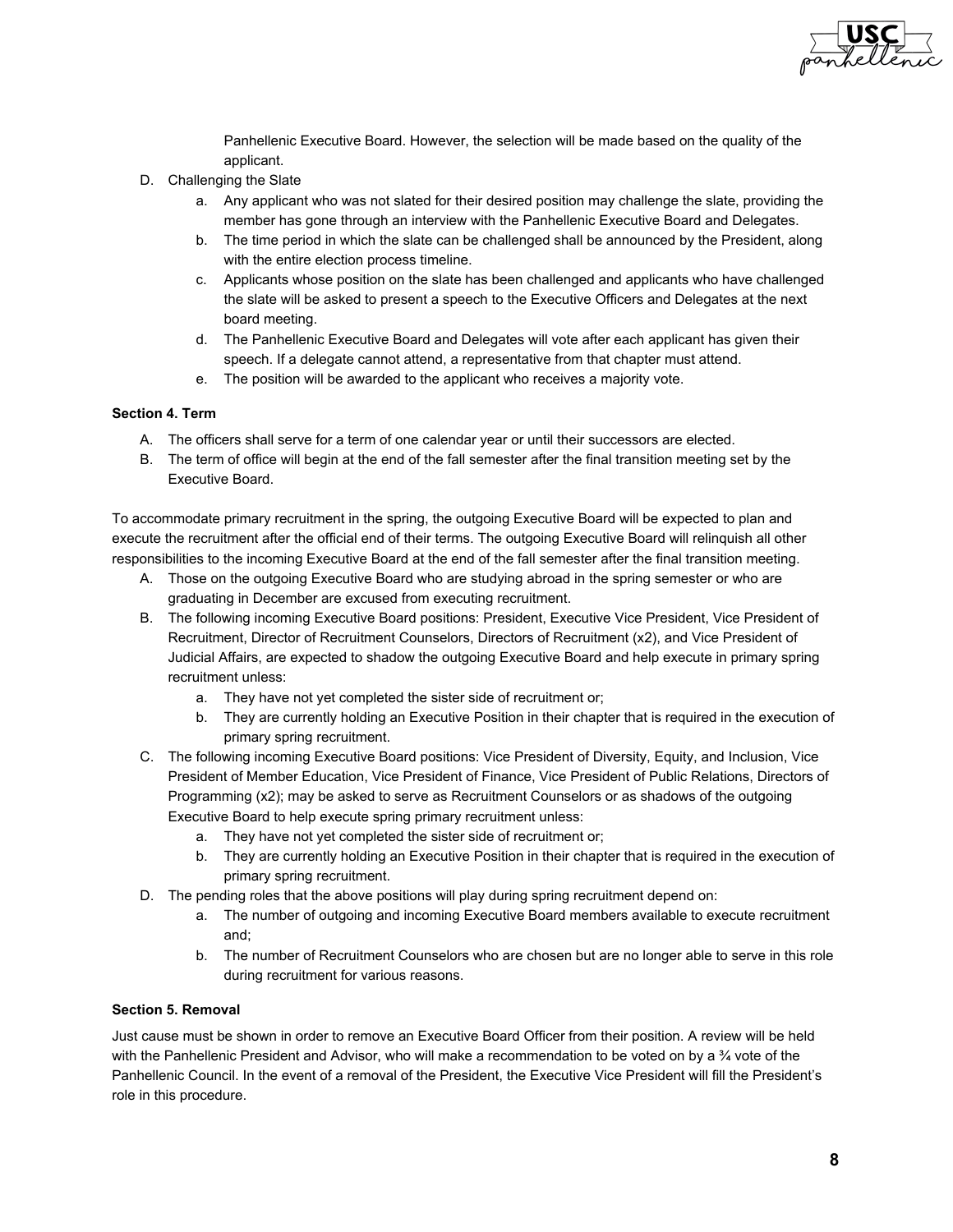

A. Violation(s) of the Panhellenic Code of Ethics, the University of Southern California Panhellenic Community Plan for Diversity, Equity, and Inclusion, or University of Southern California/National Panhellenic Conference Bylaws by a member of the Panhellenic Executive Board will result in possible removal from office.

# <span id="page-8-0"></span>**Section 6. Vacancies**

Vacancies that arise on the Executive Board shall be filled depending on the date and nature of the removal.

- A. If the position becomes vacant within two months following the original election, another election will be held.
- B. Should the position become vacant after two months, the Panhellenic Executive Board will nominate a member of the Panhellenic Council, who must then be elected by the Delegates.
- C. Should the Presidency be vacated, the Executive Vice President will automatically assume the position.
- D. Should the Vice President of Recruitment position be vacated, the Panhellenic President and Panhellenic Advisor shall make a recommendation, to be voted on by the Panhellenic Council, for one of the two Recruitment Chairs to fill the position.

# <span id="page-8-1"></span>**Section 7. Duties of the Executive Board**

The Executive Board shall administer routine business between the Panhellenic Council meetings and such other business as has been approved for action by Panhellenic Council votes. The Board shall report all action taken place by the Executive Board at the next regular meeting of the Panhellenic Council through the Executive Vice President and record the action in the minutes of that meeting.

The Executive Board shall be composed of members who actively serve all 9 NPC sororities on the University of Southern California's campus to foster a unified, multifaceted, and supportive community that empowers members to discover their fullest potential through academic achievement, campus involvement, community service, and inter-fraternal collaboration.

The Executive Board is expected to, but not limited to, the following:

- A. Attend and actively participate in weekly meetings as determined by the President, attend Panhellenic hosted events, and other student involvement and Fraternity/Sorority life events deemed mandatory.
- B. Exercise and maintain an unbiased mindset that seeks the good for the entire Panhellenic community. a. Adhere to the President's expectations for the logistical piece of disaffiliation.
- C. Strive to implement all diversity, equity, and inclusion initiatives, as outlined in any standing documents and participate in continuous learning.
- D. Promote diversity, equity, and inclusion in all aspects of the Panhellenic membership experience.
- E. Practice an innovative and flexible leadership style.
- F. Foster a culture of respect for ideas and each other.
- G. Build professional working relationships.
- H. Promote transparency and honesty in all interactions.
- I. Prepare comprehensive transition notes and meet with their respective incoming/outgoing Executive Board member to provide mentorship and guidance.
- J. Work and collaborate within their designated pods.
- K. Attend the Spring Retreat as set by the President.
- L. Adhere to the Panhellenic budget as set forth by the Financial Vice President.

# <span id="page-8-2"></span>**Section 8. Duties of the Executive Officers**

- **A. President**
	- a. Serve as the Official Collegiate Panhellenic representative.
		- i. Responsible for all communication with the University and National Panhellenic Conference.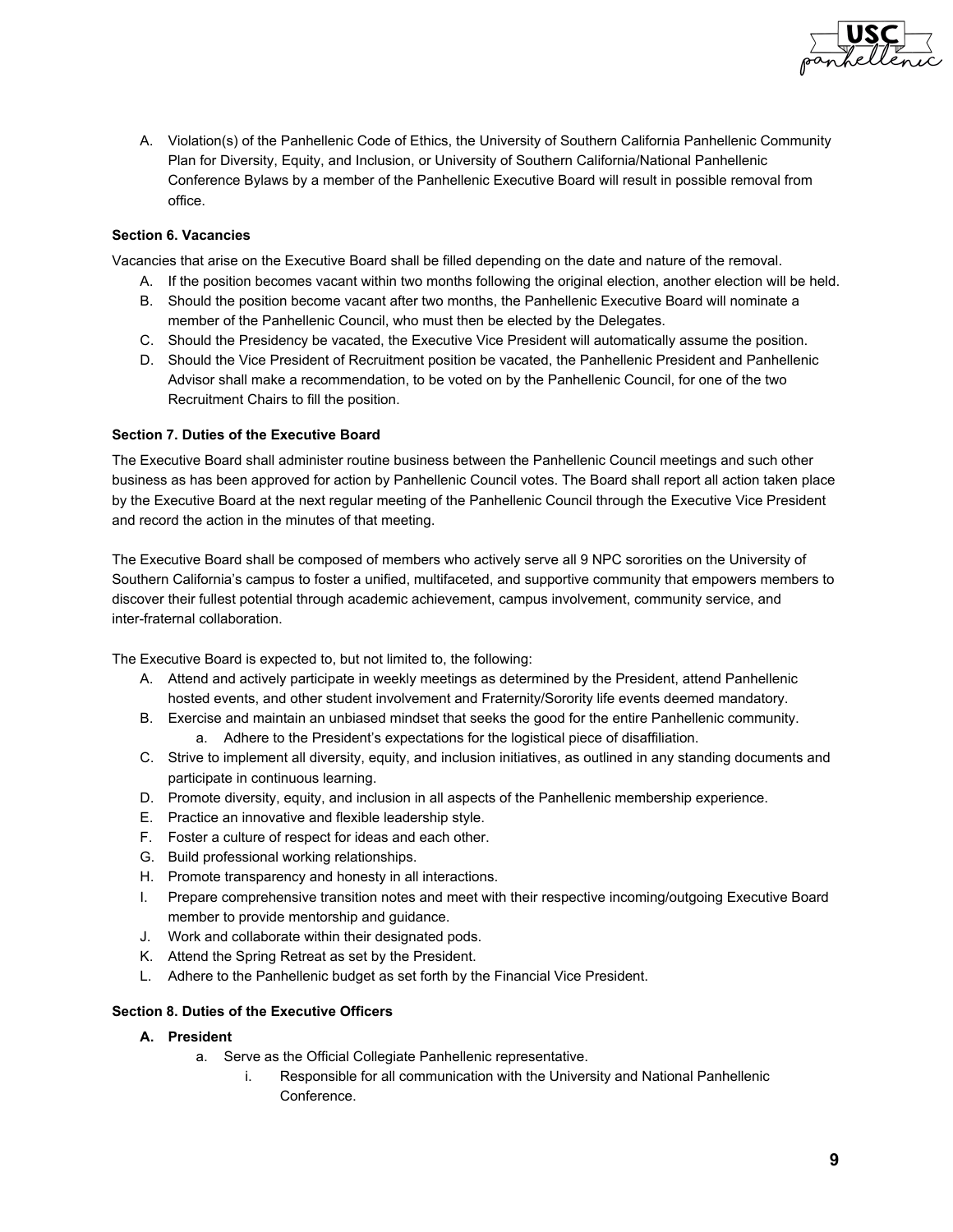

- ii. Speak on behalf of the Panhellenic Council to all media outlets.
- b. Lead weekly Executive Board meetings, bi-weekly Panhellenic Council President meetings, and any other meetings that seem fit.
- c. Mentor and provide visionary guidance for all Panhellenic Executive Officer positions and Panhellenic Community as a whole.
- d. Act as a liaison between the University, Panhellenic Council Presidents, Executive Board, and other Greek Councils.
- e. Conduct one-on-one meetings with Panhellenic Council Presidents, Executive Board Members, Fraternity Sorority Leadership Development Advisors, and University Stakeholders and Administration.
- f. Serve as an ex-officio member on all committees.
- g. Plan and conduct officer hiring, transition, and training, including planning a Spring Executive Board Retreat.
- h. Establish and conduct any special committee or task forces which may arise.
- i. Is responsible for any awards applications on behalf of the University of Southern California Panhellenic Council.

# **B. Executive Vice President**

- a. Perform the duties of the President in their absence, inability to serve, or at their call.
- b. Serve as a logistical and managerial aid to all Vice President positions with guidance and oversight of the President.
- c. Work in collaboration with the President and Vice President of Public Relations to facilitate a positive and interactive relationship between the Panhellenic Community, the Panhellenic Delegates, the Panhellenic Executive Board, and the University of Southern California student body.
- d. Write and distribute all Panhellenic Executive Board and Delegate meeting minutes each week.
- e. Lead relations with Delegates through weekly Delegates meetings.
- f. Continuously innovate delegate programming, including Delegate Points, Delegate Dialogue, Sister Sororities, and Executive Board Buddies.
- g. Coordinate House Director appreciation and event initiatives.
- h. Work with the Vice President of Diversity, Equity, and Inclusion to conduct a Community Climate survey for the Panhellenic Community annually.

# **C. Vice President of Recruitment**

- a. Serve as the visionary leader in fostering a values-based and inclusive primary recruitment and continuous open bidding process.
- b. Plan, implement, and manage all planning and execution of recruitment activities for Panhellenic chapters.
- c. Collaborate with the Vice President of Diversity, Equity, and Inclusion to strive towards an inclusive and informal primary recruitment by implementing all initiatives in the University of Southern California Panhellenic Community Plan for Diversity, Equity, and Inclusion and working with Recruitment Chairs to build upon this plan.
- d. Organize and lead recruitment Think Tank meetings, Recruitment Pod meetings, and any other necessary recruitment meetings.
- e. Serve as the main contact for Recruitment Chairs to ensure each chapter's preparation and success during the recruitment process.
- f. Master and revise the Recruitment Rules in conjunction with one collegiate representative from all chapters that participate in primary recruitment during Think Tank meetings.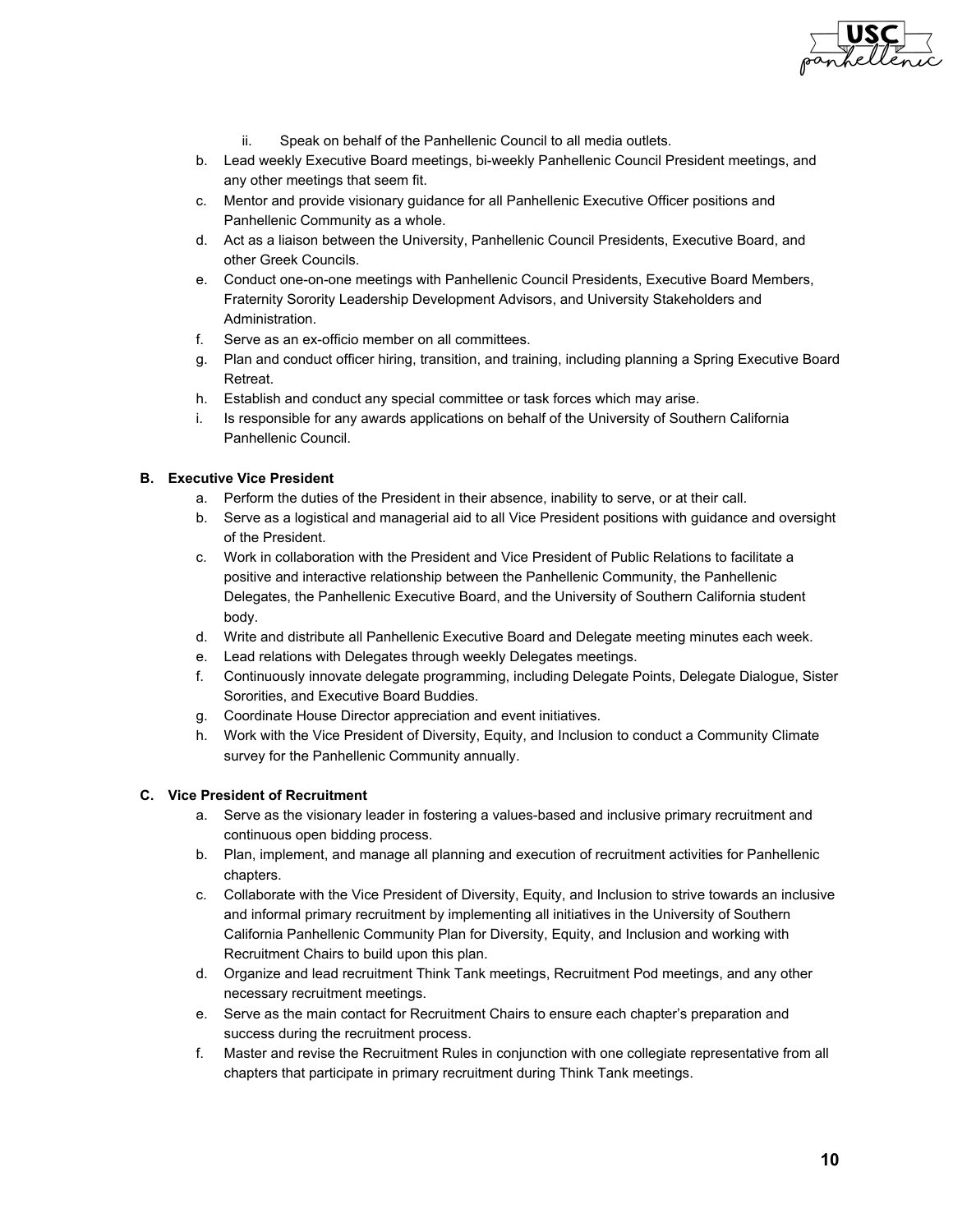

- g. Educate the Panhellenic Executive Board and Panhellenic Community on the Recruitment Rules and processes.
- h. Manage the Recruitment Pod: Director of Recruitment Counselors and Directors of Recruitment: i. Distribute and delineate tasks to each Director of Recruitment based on interests throughout the year.

# **D. Vice President of Judicial Affairs**

- a. Facilitate and oversee accountability enforcement procedures for the NPC Unanimous Agreements and the Bylaws, Code of Ethics, Standing Rules, the Diversity, Equity, and Inclusion Community Plan, and Recruitment Rules utilizing the National Panhellenic Conference Judicial Process.
- b. Educate the Panhellenic Community on the NPC Unanimous Agreements and the Bylaws, Code of Ethics, Standing Rules, the Diversity, Equity, and Inclusion Community Plan, and Recruitment Rules.
- c. Foster a healthy community of peer accountability expectations through education initiatives for all chapter members.
- d. Serves as chairperson of the Judicial Board and is responsible for recruiting, onboarding, and educating one chapter representative from each chapter to serve on the board for Judicial Hearings.
- e. Collaborate with the Office for Fraternity and Sorority Leadership Development to provide mediators for all scheduled mediations.
- f. Assist the President in handling any Panhellenic-wide standards concerns.
- g. Master and serve as a resource for all University of Southern California College Panhellenic Association specific rules and National Panhellenic Conference specific rules and expectations.

# **E. Vice President of Diversity, Equity, and Inclusion**

*Note:* It is strongly recommended to have direct experience in social justice work such as leadership experience, volunteer work, academic coursework and/or professional experiences.

- a. Lead the Panhellenic Diversity, Equity, and Inclusion Action Committee to evaluate all aspects of the Panhellenic member experience through an equity lens and to ensure chapters' diversity, equity, and inclusion initiatives align with the University of Southern California Panhellenic Community Plan for Diversity, Equity, and Inclusion.
- b. Leads development efforts of community Diversity, Equity, and Inclusion Action Plan for how the community and council executive board will continue working towards creating a community that is a more welcoming and inclusive space for all students.
- c. Update and review the University of Southern California Panhellenic Community Plan for Diversity, Equity, and Inclusion once a semester via the Panhellenic Delegates meeting to best fit the community's needs.
- d. Attend mandatory diversity, equity, and inclusion training facilitated for Vice President of Diversity, Equity, and Inclusion and the Diversity, Equity, and Inclusion Action Committee members before entering the term.
- e. Provide resources and mentorship for chapter Diversity, Equity, and Inclusion Chairs.
- f. Collaborate with the Programming Pod to create education diversity, equity, and inclusion programming that benefits the Panhellenic community:
	- i. Develop and execute mandatory educational diversity, equity, and inclusion trainings and workshops for members and officers.
	- ii. Evaluate all programming events with a diversity, equity, and inclusion lens.
- g. Promotes existing and/or external diversity & inclusion-related activities and events and incorporates them into the council calendar. External activities and events can be hosted by university student organizations, groups, departments, or local communities.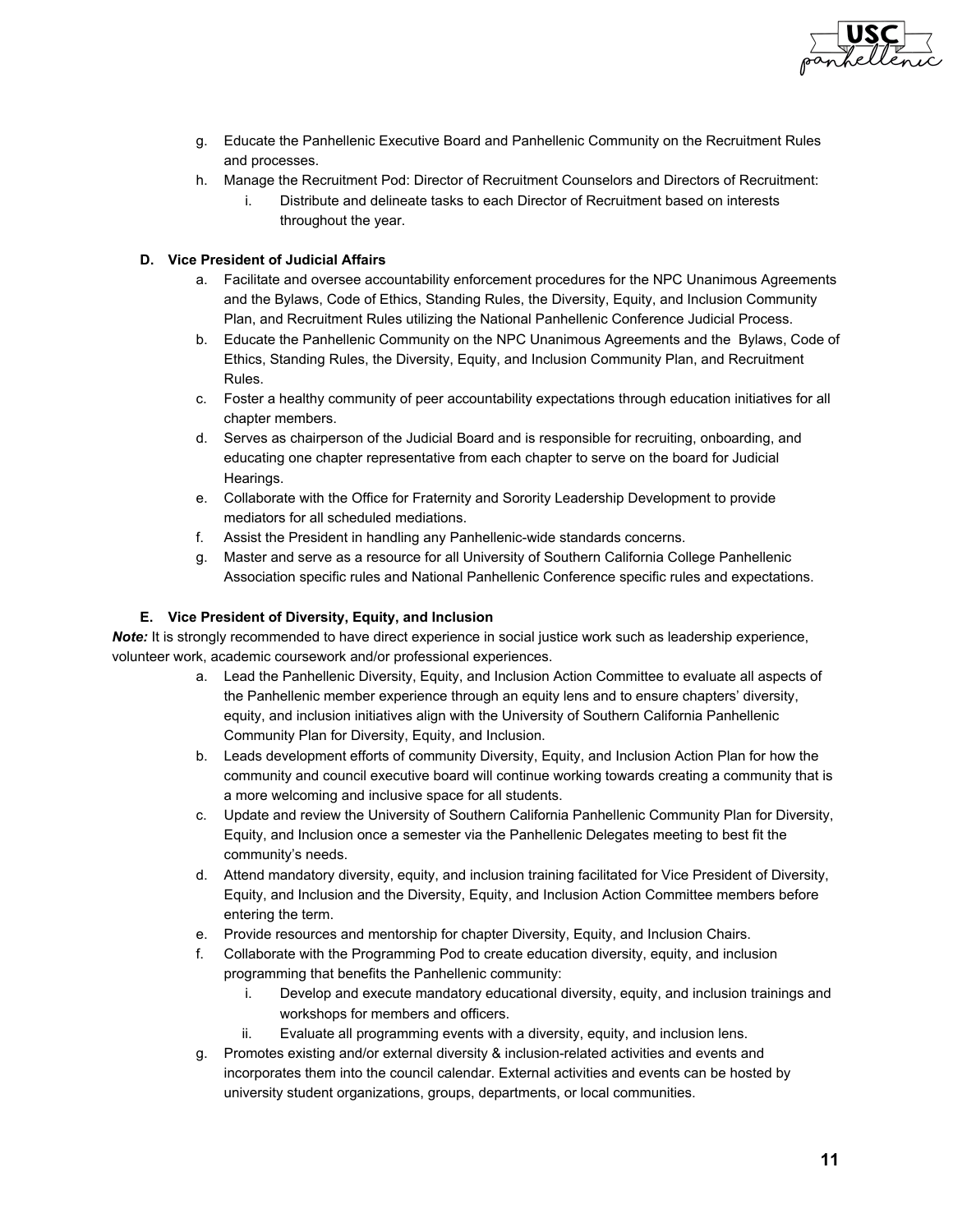

- h. Serve actively on the Recruitment Pod to create inclusively, and values-based formal and informal recruitments centered on diversity, equity, and inclusion.
- i. Collaborate with the Panhellenic Vice President of Public Relations:
	- i. To publish a chapter and Panhellenic Executive Board University of Southern California Panhellenic Community Plan for Diversity, Equity, and Inclusion progress on the Panhellenic website to ensure accountability measures are met.
	- ii. Ensure all cultural and religious holidays and celebrations are respected by the Panhellenic Calendar.
	- iii. Collaborate with the Vice President of Finance to develop, and maintain need-based scholarships for members in the Panhellenic Community.

# **F. Vice President of Member Education**

- a. Serve as the visionary leader of the Programming Pod to implement all Programming Pod themes.
	- i. Develop a programming plan each semester in collaboration with the Programming Pod to ensure all programming themes and topics are accomplished.
- b. Lead the implementation of all programming and educational events.
- c. Foster strong working relationships with campus partners.
- d. Create relationships with leaders from various organizations to increase awareness and enhance collaboration between the Panhellenic Community and the greater University of Southern California student body.
- e. Plan sponsorships and involvement opportunities for College Panhellenic Association members.
- f. Review University and Panhellenic rules and best practices on hazing, safe alcohol consumption, and personal development with all members.
- g. Organize and host Member Educator roundtables with the Member Educators from all chapters to plan the strategic goals of the Panhellenic Community's Member Education initiatives.
- h. Act as a resource for all chapter Member Educators throughout the year.
- i. Organize and host Philanthropy Roundtables with the Philanthropy Chairs from all chapters to devise the strategic goals of the Panhellenic Community's service and philanthropy initiatives.
- j. Act as a resource for chapter Philanthropy Chairs throughout the year.
	- i. Review and approve chapter philanthropies.
	- ii. Coordinate the process of selecting philanthropy event dates with chapters.

# **G. Vice President of Public Relations**

- a. Work in collaboration with the President and Executive Vice President to facilitate a positive and interactive relationship between the Panhellenic Community, the Panhellenic Delegates, and the University of Southern California student body.
- b. Design and create a consistent brand strategy and marketing materials aligned with the Panhellenic Council's goals and values from an equity lens.
- c. Develop a Fall, Spring, and Summer marketing calendar in line with Panhellenic Council goals.
- d. Organize and host Public Relations Chair roundtables with the Public Relations and Social Media Chairs from all chapters to devise the strategic goals of the Panhellenic Community's marketing.
- e. Create and distribute a weekly Panhellenic Newsletter that caters to the entire Panhellenic Community highlighting chapter and Panhellenic-wide events.
- f. Update the College Panhellenic Association website and social media accounts on a regular basis.
	- i. Collaborate with the Vice President of Diversity, Equity, and Inclusion to publish Executive Board and Chapter progress on the University of Southern California Panhellenic Community Plan for Diversity, Equity, and Inclusion.
	- ii. Promote chapter events on Panhellenic platforms to the rest of the Panhellenic Community and the University of Southern California student body.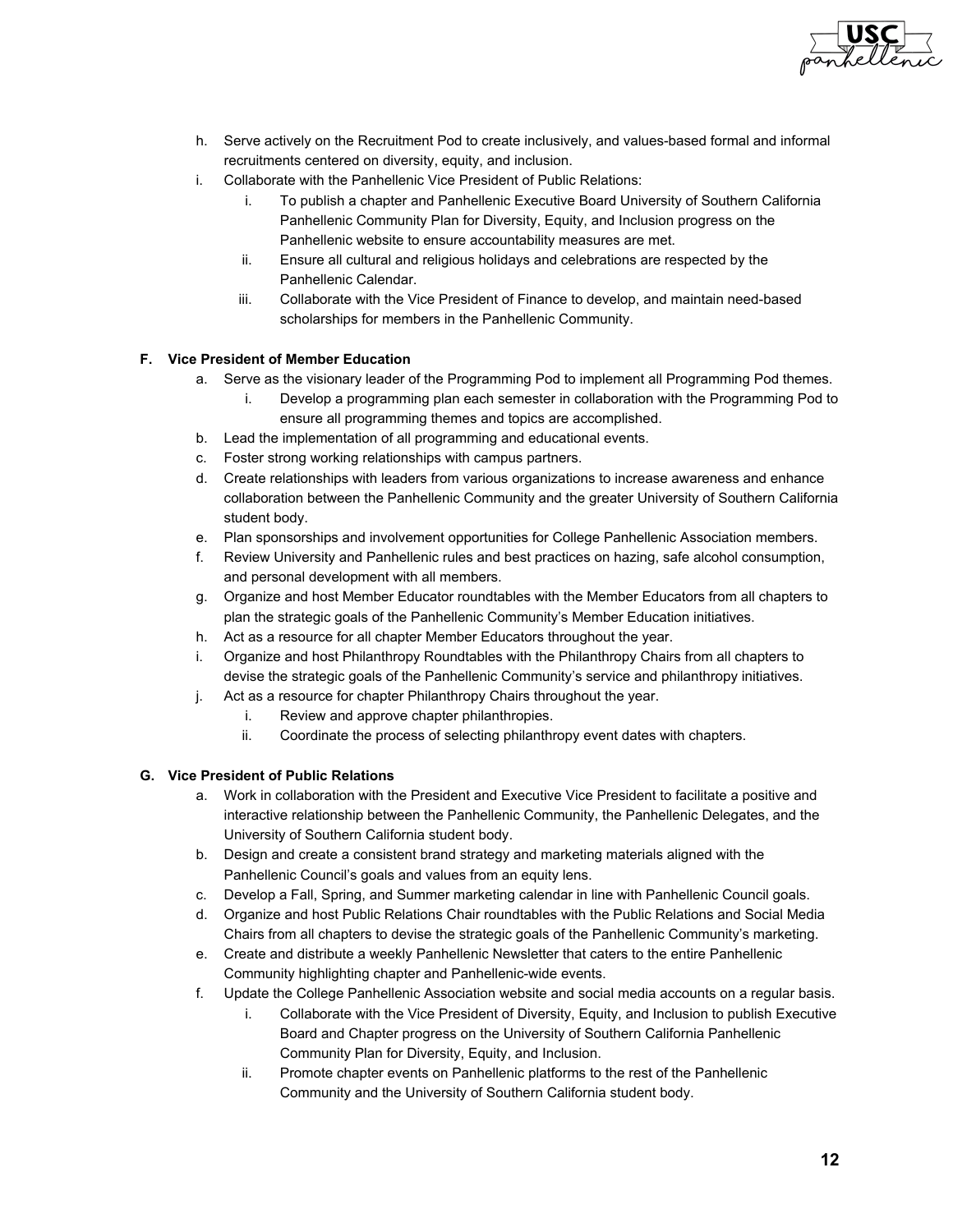

- iii. Advertise and promote involvement in University of Southern California opportunities including academics, service, professional development, and leadership.
- g. Manage and respond to all communication from the website, Instagram, and other communication outlets.
- h. Collaborate with the Recruitment Pod to develop marketing materials for informal Fall and formal Spring Recruitment.

# **H. Vice President of Finance**

- a. Responsible for managing accounts, reimbursements, payments, and all Panhellenic Council expenditures and budgeting.
- b. Collaborate with the Vice President of Recruitment in managing the Recruitment Account and Budget.
- c. Collect chapter dues, fines, and other sums of money owed to the College Panhellenic Association from all chapters during the Fall and Spring.
- d. Continuously evaluate semester and yearly expenditures to ensure that dues requests accurately align with necessary spending.
- e. Keep a record of income/expenditure sources and create a bi-semester report of income/expenditure details accessible to all College Panhellenic Association members.
- f. Hire and work with proper business advisors or other legal, professional representatives.
- g. Host finance roundtables with Chapter Treasurers to provide financial transparency and assist chapters in reducing their budgets to lower dues or reallocate funds to diversity, equity, and inclusion and philanthropic initiatives.
- h. Coordinate and execute the three College Panhellenic Association scholarships: new member, active member, and need-based and provide resources for Panhellenic members to explore other options for financial assistance.

#### **I. Director of Recruitment Counselors**

- a. Work in collaboration with the Recruitment Pod and report directly to the Vice President of Recruitment.
- b. Coordinate Recruitment Counselor call for applications and selection processes.
- c. Design and lead a comprehensive values-based and diversity, equity, and inclusion-focused hiring and training program for Recruitment Counselors with the Vice President of Recruitment and the Vice President of Diversity, Equity, and Inclusion to ensure an inclusive experience for Potential New Members, Recruitment Counselors, and College Panhellenic Association members.
	- i. Training includes but is not limited to: identity education, implicit bias training, and prosocial bystander training.
- d. Organize and manage all logistical pieces for Recruitment Counselors during the primary recruitment process; including but not limited to, day of recruitment check-ins and debriefs, collection of Recruitment Counselor supplies, and distribution of attendance sheets.
- e. Create Recruitment Groups for the Potential New Members, to be led by pairs of Recruitment Counselors, in conjunction with the Vice President of Recruitment.
- f. Provide Recruitment Counselors with detailed education on Panhellenic expectations as outlined in the Recruitment Counselor Expectations in the Recruitment Rules.
	- i. Work with the Vice President of Judicial Affairs to ensure these expectations are followed.
- g. Manage collection and analysis of post-recruitment Recruitment Counselor feedback surveys.

# **J. Directors of Recruitment (x2)**

a. Work in collaboration with the Recruitment Pod and report directly to the Vice President of Recruitment.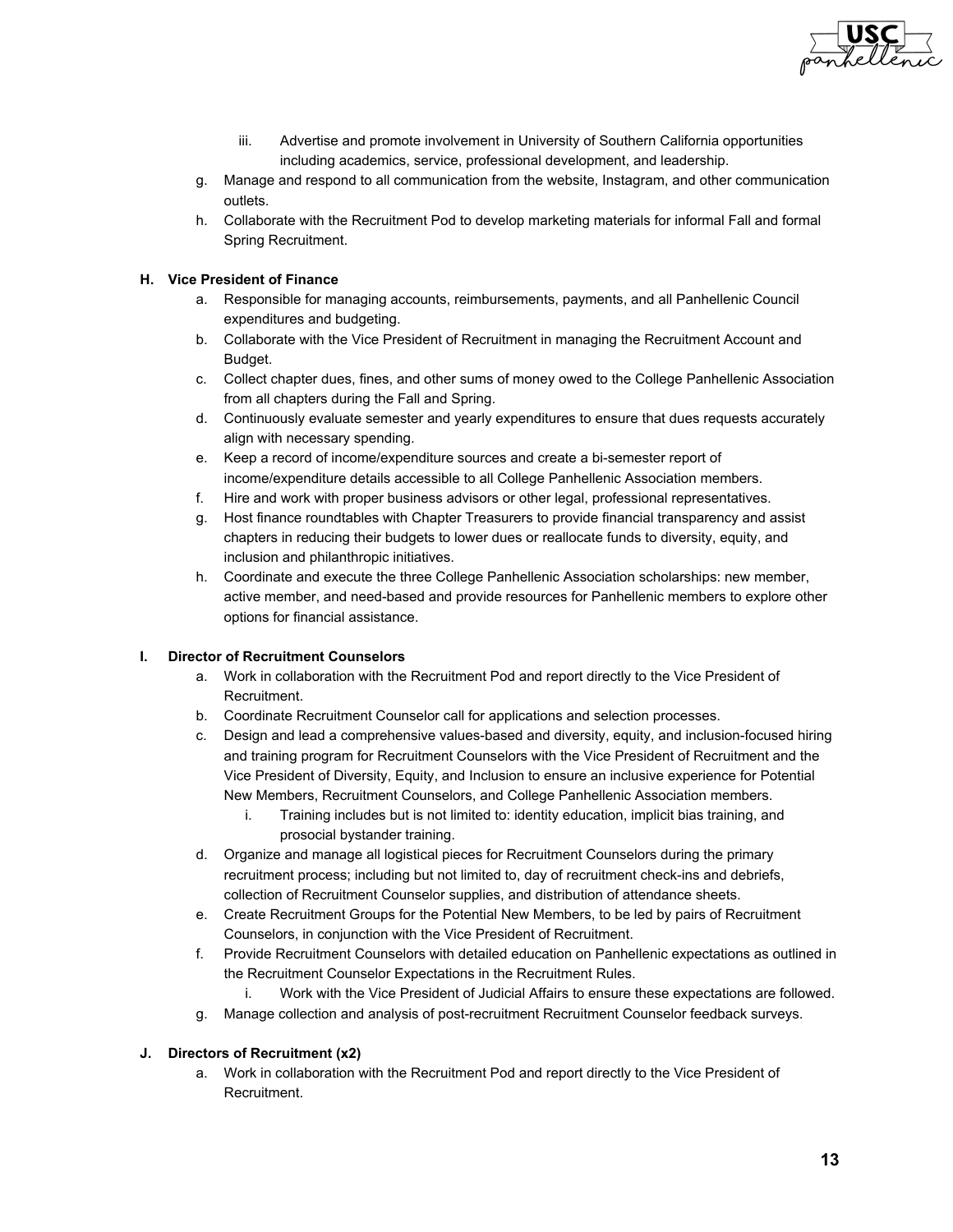

- b. Assist the Vice President of Recruitment in organizing and executing the logistics of recruitment.
- c. Master Campus Director software for conflict scheduling and recruitment process management.
- d. General University of Southern California Community focused tasks:
	- i. Collaborate with the Vice President of Public Relations to develop a comprehensive and strategic social media marketing plan for recruitment.
	- ii. Brainstorm and execute a series of educational and social events geared towards garnering interest in joining the Panhellenic Community.
	- iii. Organize Involvement Day materials for the University of Southern California involvement fair and logistics in conjunction with the Executive Vice President and Delegates.
	- iv. Design and distribute a thorough Potential New Member withdrawal survey to collect feedback for improving the recruitment experience.
- e. Panhellenic Community focused tasks:
	- i. Devise strategic planning with the Vice President of Judicial Affairs and the Vice President of Public Relations to educate the community about Recruitment Rules and Expectations.
	- ii. Design and distribute a thorough chapter constituent survey to collect feedback for improving the recruitment experience.
	- iii. Assumes the duties of the Vice President of Recruitment in their absence or inability to serve.

# **K. Directors of Programming (x2)**

- a. Work in collaboration with the Programming Pod and directly report to the Vice President of Member Education.
- b. Implement all logistical planning and scheduling of programming events.
- c. Develop a community-wide event calendar by collecting all chapter events: these events are including but not limited to education programs, social events, scholarship dinners, and philanthropy events. Schedule all Panhellenic Executive Board events on the community calendar.
	- i. This calendar should be completed within the first two weeks of each semester.
	- ii. Share the calendar with the Vice President of Public Relations for marketing purposes.
	- iii. Work in collaboration with the Executive Vice President to finalize this calendar.
- d. Attend Philanthropy roundtables, Member Educator roundtables, and Diversity, Equity, and Inclusion Action Committee meetings to take minutes and assist in meeting facilitation as needed.

# **RECRUITMENT POD**

The Recruitment Pod shall consist of the Vice President of Recruitment, Director of Recruitment Counselors, and the two Directors of Recruitment.

- *A. The Overall responsibilities of the Recruitment Pod:*
	- a. Lead the planning, development, and implementation of formal recruitment and continuous open bidding processes. This includes all marketing, informational sessions, recruitment-related events, and the Recruitment Counselor program.
	- b. Serve as the primary contacts for all recruitment related questions.

# **PROGRAMMING POD**

The Programming Pod shall consist of the Vice President of Member Education and the two Directors of Programming.

- A. *The Overall responsibilities of the Programming Pod:*
	- a. Planning and executing:
		- i. All diversity, equity, and inclusion education, training, and consultations, in collaboration with the Vice President of Diversity, Equity, and Inclusion.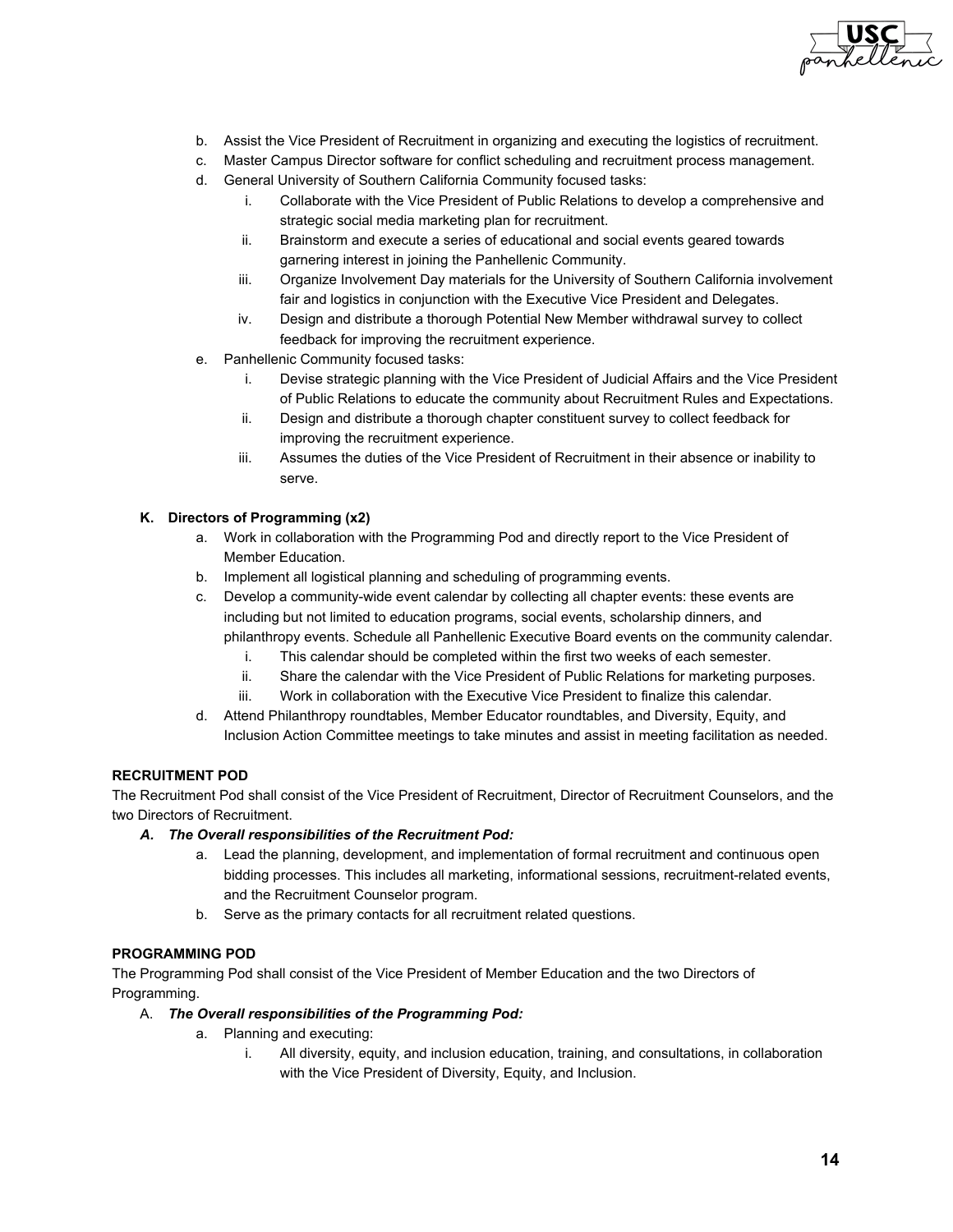

- ii. The New Member Education Series with a focus on Panhellenic core values including but not limited to: diversity, equity, and inclusion, social choices, healthy relationships, community, and wellness.
- iii. Panhellenic Service Day, or an alternative Panhellenic-wide philanthropy, in both Spring and Fall semesters.
- iv. At least two health and wellness-focused events per semester.
- v. Academic resources and events including Month of the Scholar and Finals Study Days.
- vi. At least one professional development workshop per semester.

# **Article VI. The Panhellenic Council**

# <span id="page-14-1"></span><span id="page-14-0"></span>**Section 1. Authority**

The governing body of the University of Southern California College Panhellenic Association shall be the Panhellenic Council. It shall be the duty of the Panhellenic Council to conduct all business related to the overall welfare of the University of Southern California College Panhellenic Association, including, but not limited to: annual review of the parameters as adopted in the Recruitment Rules for the evaluation and/or adjustment of total every regular academic term, annual determination of dues, approval of the annual budget, consideration of extension, setting a calendar of events, determining programming and establishing Recruitment Rules and recruitment style. The Panhellenic Council shall also have the authority to adopt rules governing the College Panhellenic Association that do not violate the sovereignty, rights and privileges of the member sororities.

# <span id="page-14-2"></span>**Section 2. Composition and Privileges**

The University of Southern California Panhellenic Council shall be composed of one delegate and one alternate delegate from each regular, provisional, and associate women's-only\* member organization at the University of Southern California as identified in Article III. The delegates shall be the voting members of the Panhellenic Council except as otherwise provided in Article III of these bylaws. The alternate delegate shall act and vote in the place of the delegate when the delegate is absent. If both delegate and alternate are absent, a designated member of the specific sorority may cast the vote, provided the credentials of this individual have been previously presented to the Association president.

#### <span id="page-14-3"></span>**Section 3. Selection of Delegates and Alternates**

Delegates and alternates to the Panhellenic Council shall be selected by their respective sorority chapters to serve for a term commencing upon selection by the chapter.

#### <span id="page-14-4"></span>**Section 4. Delegate Vacancies**

When a delegate vacancy occurs, it shall be the responsibility of the sorority affected to select a replacement within two weeks and to notify the University of Southern California Panhellenic Council President of their name, email address, and telephone number.

#### <span id="page-14-5"></span>**Section 5. Regular Meetings**

The time and place of Collegiate Panhellenic Council meetings shall be established at the beginning of each semester. Regular meetings of the Panhellenic Executive Board and the Panhellenic Delegates shall be held at least once a week, at a time arranged by the current Executive Board, and in accordance with the university calendar.

#### <span id="page-14-6"></span>**Section 6. Quorum**

Two-thirds of the delegates from the member sororities of the University of Southern California College Panhellenic Association shall constitute a quorum for the transaction of business.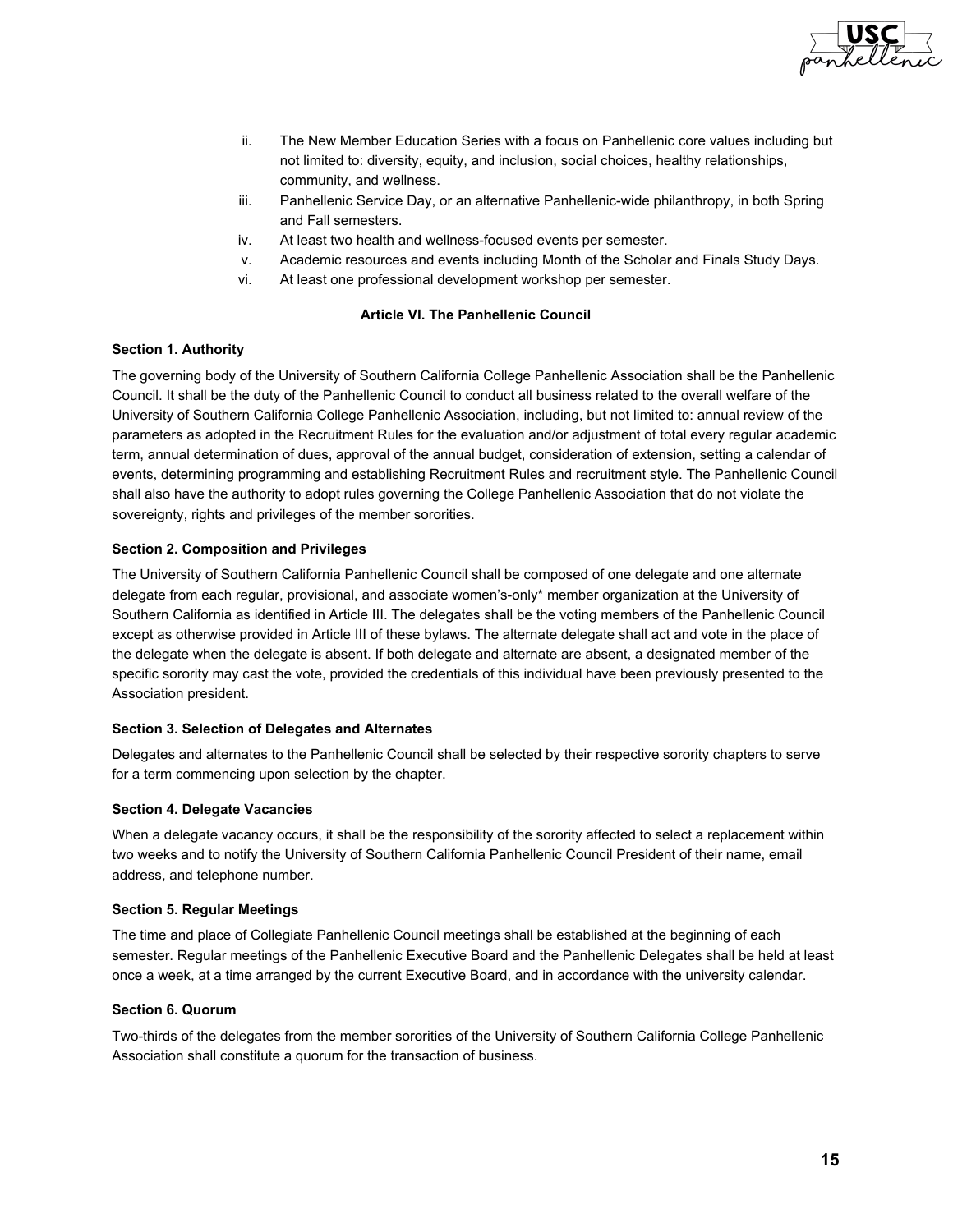

# <span id="page-15-0"></span>**Section 7. Vote Requirements**

- A. A two-thirds vote of the Panhellenic Council shall be required to approve a re-establishment plan and for all extension-related options.
- B. All other votes, unless specified in these bylaws, shall require a majority vote for adoption.
- C. Proposed motions on issues that impact a chapter as a whole must be announced at a previous meeting to allow an opportunity for chapter input before a vote may be taken on the issue.

# <span id="page-15-1"></span>**Section 8. Duties and Expectations of the Panhellenic Delegates**

The Panhellenic Council represents the 9 NPC sororities on the University of Southern California's campus. Each Delegate on the Panhellenic Council should not only represent their respective chapter, primarily through the formal voting procedure but simultaneously dedicate herself to act for the greater good of the Panhellenic community. In order to promote the well-being of all 9 NPC sororities within this community, the Panhellenic Delegates must:

- A. Vote on behalf of their chapter in Formal Delegate meetings, properly taking into consideration the general perspective of their chapter.
- B. Work in direct coordination with the Executive Vice President in all Delegate Programming; ensure positive and prompt communication within this working relationship.
- C. Fulfill the Delegate Point requirements throughout the semester.
- D. Actively and constructively participate in Delegate meetings through the Delegate Dialogue Program.
- E. Plan and organize Sister Sorority events in coordination with fellow Delegates.
- F. Effectively market and promote all Panhellenic events to their respective chapter, whether through Chapter announcements or other outreach techniques.
- G. Promote an environment of respect amongst all other Panhellenic Delegates.
- H. Bring any concerns, suggestions, insights, etc. from your chapter directly to the Panhellenic Board.
- I. Construct and deliver a detailed transition plan to guide their chapter's incoming Panhellenic Delegate in overtaking the above duties at the end of their term.

# **Article VII. The Panhellenic Advisor**

#### <span id="page-15-3"></span><span id="page-15-2"></span>**Section 1. Appointment**

The Panhellenic Advisor of the University of Southern California College Panhellenic Association shall be appointed by the University of Southern California administration and will serve in the Office of Fraternity and Sorority Leadership Development.

#### <span id="page-15-4"></span>**Section 2. Authority**

The Panhellenic Advisor shall serve in an advisory capacity to the University of Southern California College Panhellenic Association. The Panhellenic Advisor shall have a voice but no vote in all meetings of the Panhellenic Council and Executive Board.

#### **Article VIII. Committees**

#### <span id="page-15-6"></span><span id="page-15-5"></span>**Section 1. Standing Committees**

The standing committees of the University of Southern California College Panhellenic Association shall be the Judicial Board, the Membership Recruitment Committee, and the Diversity, Equity, and Inclusion Action Committee. The standing committees shall serve for a term of one year, which shall coincide with the term of the officers.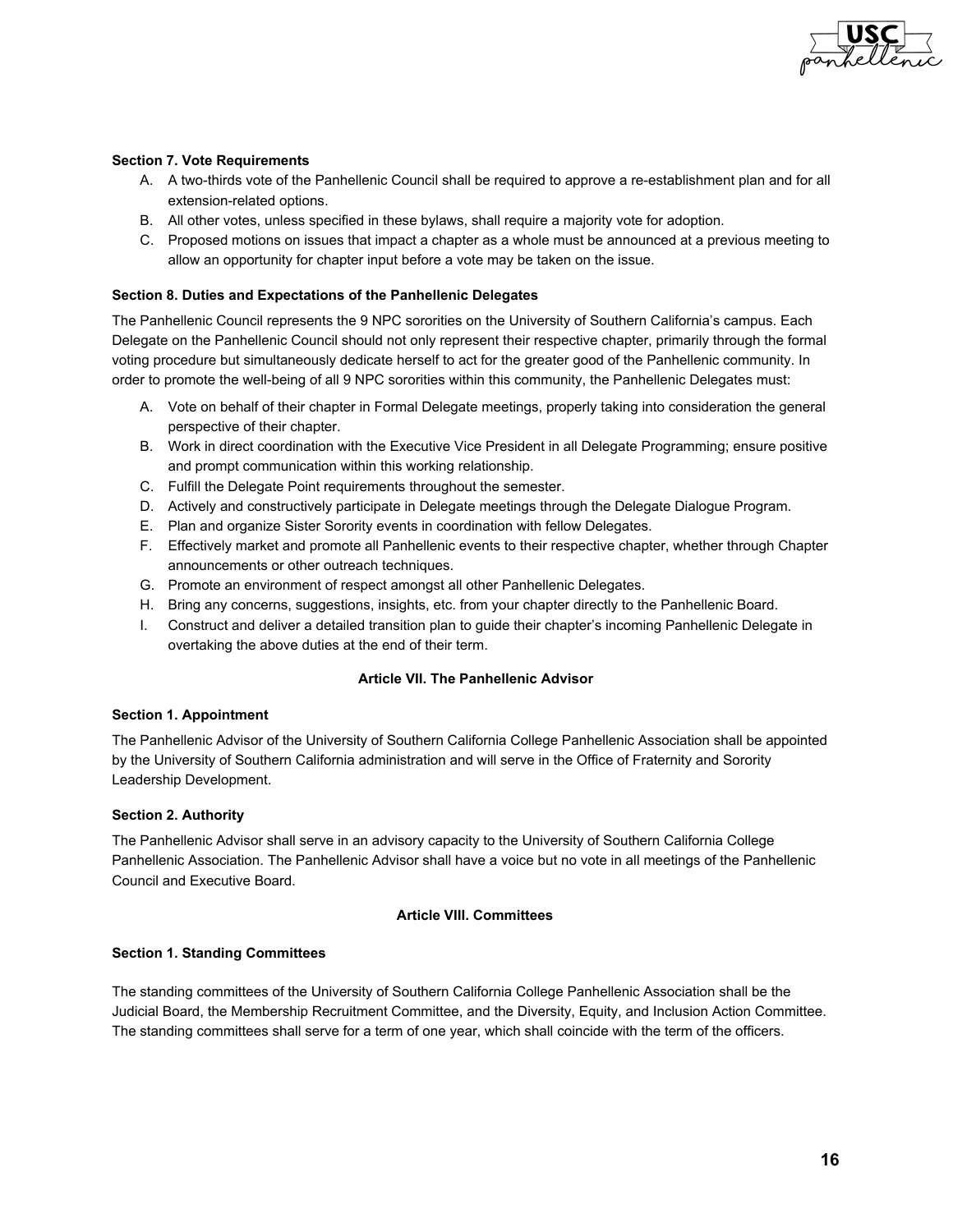

# <span id="page-16-0"></span>**Section 2. Appointment of Committee Membership**

The members of all standing and special committees will include at least one representative from each chapter determined by the chapter. The president shall be an ex-officio member of all committees except the Judicial Board. Every chapter is expected to be in attendance at all committee meetings. If a chapter fails to attend three or more meetings in a semester, this will result in the NPC Judicial Process.

#### <span id="page-16-1"></span>**Section 3. Judicial Board**

The Judicial Board shall consist of the Vice President of Judicial Affairs as chairperson and one member from each Panhellenic Council Association member organization. The Panhellenic advisor shall serve as a nonvoting, ex-officio member. The Judicial Board members shall participate in training to be educated about the purpose of the board, the rules and regulations the Judicial Board will monitor, the procedures to be followed, proper questioning techniques, the rights of the charged organizations, evaluating evidence, and deliberations and sanctioning. The Judicial Board shall educate member sororities about the Panhellenic Council judicial procedure.

In accordance with NPC Unanimous Agreement VII., College Panhellenic Association Judicial Procedure, it shall be the Judicial Board's duty to hold a hearing to adjudicate all alleged violations of the NPC Unanimous Agreements and the bylaws, code of ethics, standing rules, the Diversity, Equity, and Inclusion Community Plan, and Recruitment Rules and Expectations of the University of Southern California College Panhellenic Association that are not settled informally or through mediation. The hearing shall be conducted by the entire Judicial Board unless the Panhellenic Council adopts rules for the hearing to be conducted by a committee of the Judicial Board. The members of the Judicial Board shall maintain confidentiality throughout and upon completion of the judicial process.

#### <span id="page-16-2"></span> **Section 4. Membership Recruitment Committee**

The Membership Recruitment Committee shall consist of the Vice President of Recruitment as chairperson and one representative from each regular, provisional, and associate women's-only\* member (if they are participating in the primary recruitment process). Alumnae advisors may attend meetings of the committee. The alumnae advisors shall have voice but no vote. This committee shall review and develop the Recruitment Rules and submit them for discussion and approval to the Panhellenic Council before the end of the academic term preceding the primary membership recruitment period. After each primary membership recruitment period, the chairman of this committee shall present a full report, including recommendations, to the Panhellenic Council based on an analysis of the recruitment statistics and recruitment evaluations from new members, potential new members who withdrew each member organization, and chapter advisor.

#### <span id="page-16-3"></span>**Section 5. Diversity, Equity, and Inclusion Action Committee**

The Diversity, Equity, and Inclusion Action Committee shall consist of the Vice President of Diversity, Equity, and Inclusion as chairperson and one representative from each member organization. The Diversity, Equity, and Inclusion Action Committee shall be responsible for ensuring implementation of the University of Southern California Panhellenic Community Plan for Diversity, Equity, and Inclusion. The committee shall review and develop the ongoing University of Southern California Panhellenic Community Plan for Diversity, Equity, and Inclusion and submit it for discussion and approval to the Panhellenic Council each semester. The committee is responsible for reporting member organization progress on the University of Southern California Panhellenic Community Plan for Diversity, Equity, and Inclusion to the Vice President of Diversity, Equity, and Inclusion. Progress will be monitored and published on the College Panhellenic website on a monthly basis. A training shall be facilitated by the Panhellenic Council at the onboarding of committee members.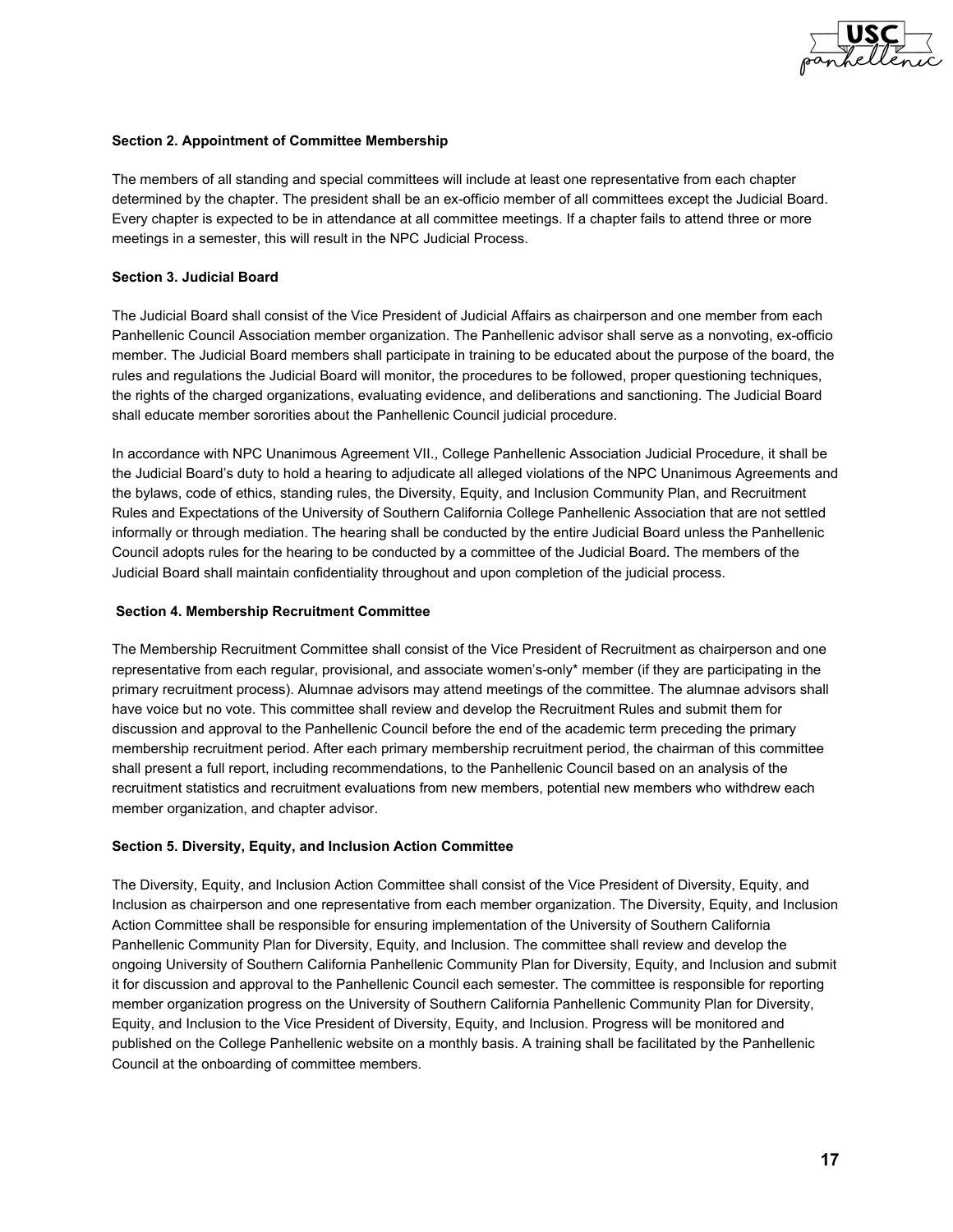

#### <span id="page-17-0"></span>**Section 6. Other committees**

<span id="page-17-1"></span>Other such committees, standing or special, shall be appointed as deemed necessary by the Panhellenic Council.

#### **Article IX. Finances**

#### <span id="page-17-2"></span>**Section 1. Fiscal Year**

The fiscal year of the University of Southern California College Panhellenic Association shall be from July 1 to June 30, inclusive for the general budget. The fiscal year of the University of Southern California College Panhellenic Association shall be from January 1 to December 31 for the recruitment budget.

#### <span id="page-17-3"></span>**Section 2. Contracts**

Approval of the President, Vice President of Finance, Vice President of Recruitment, and Advisor shall be required to bind the University of Southern California College Panhellenic Association on any contract.

# <span id="page-17-4"></span>**Section 3. Checks**

All checks issued on behalf of the University of Southern California College Panhellenic Association shall bear dual approval. The following shall be authorized to be one of the two required to approve: President, Vice President of Finance, Vice President of Recruitment, and Advisor.

# <span id="page-17-5"></span>**Section 4. Payments**

All payments due to the University of Southern California College Panhellenic Association shall be received by the Vice President of Finance, who shall record them. Checks for payments shall be made payable to the University of Southern California College Panhellenic Association.

#### <span id="page-17-6"></span>**Section 5. Fees and Assessments**

<span id="page-17-7"></span>The Panhellenic Council shall have the authority to determine fees and assessments as may be considered necessary.

# **Article X. Extension**

#### <span id="page-17-8"></span>**Section 1. Extension**

Extension is the process of adding an NPC sorority. The University of Southern California Panhellenic Council shall follow all NPC Unanimous Agreements and NPC extension guidelines found on the NPC website and in the Manual of Information.

#### <span id="page-17-9"></span>**Section 2. Voting Rights**

<span id="page-17-10"></span>Only regular members of the Panhellenic Council shall vote on extension matters.

#### **Article XI. Violation Resolution**

#### <span id="page-17-11"></span>**Section 1. Violation**

Chapters shall be held accountable for the conduct of their individual collegiate and alumnae members. Conduct contrary to the NPC Unanimous Agreements, Bylaws, Code of Ethics, Standing Rules, the Community Plan for Diversity, Equity, and Inclusion, and/or Recruitment Rules and Expectations of the University of Southern California College Panhellenic Association shall be considered a violation. In the case of infractions violating university policy or state or federal law, authority shall be relinquished to the Student Judicial Affairs and Community Standards (SJACS).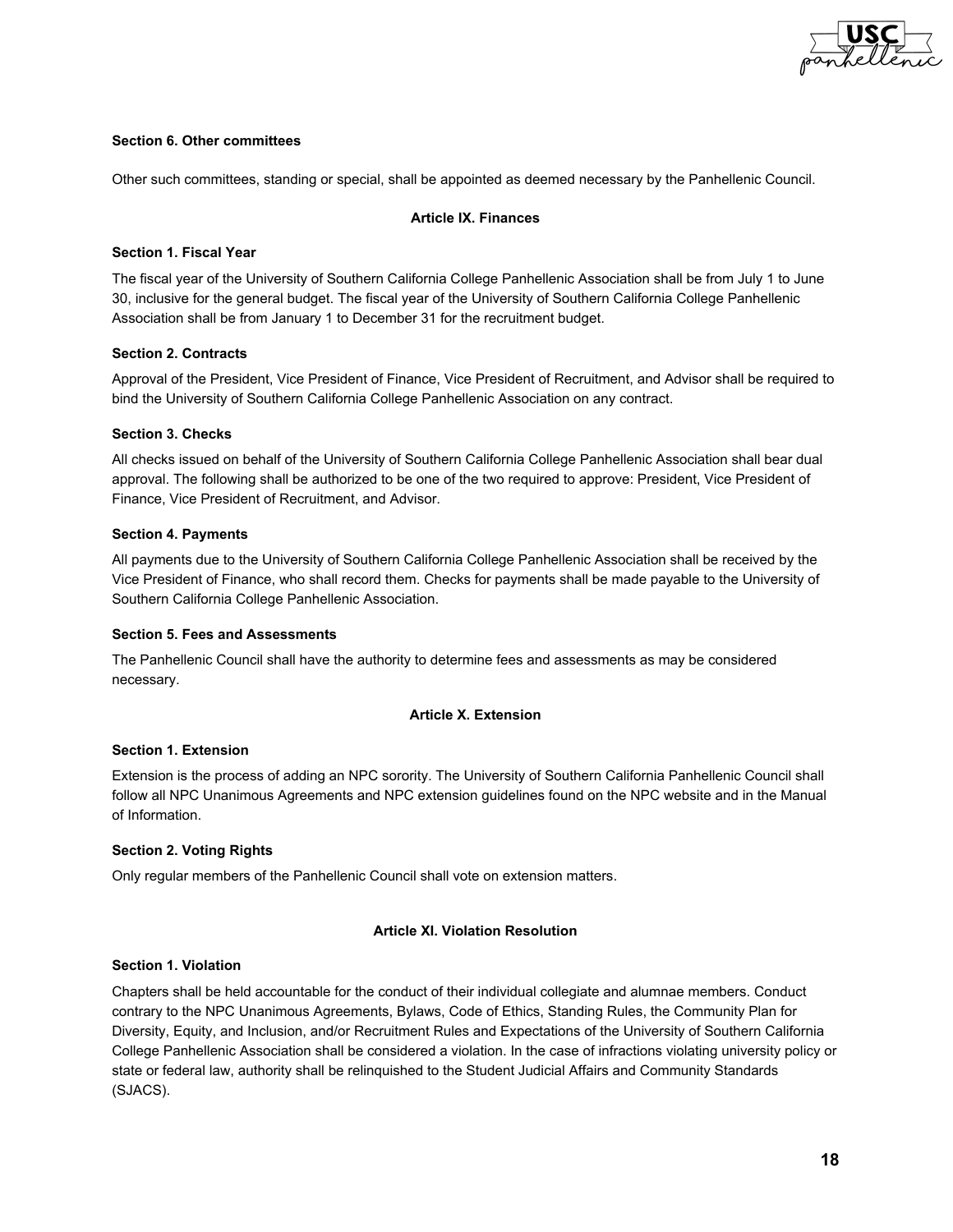

#### <span id="page-18-0"></span>**Section 2. Informal Resolution**

Members are encouraged to resolve alleged violations through informal discussion with the involved parties.

#### <span id="page-18-1"></span>**Section 3. Judicial Process**

If informal discussions are unsuccessful, the judicial process will be set in motion by filing a report of the alleged violation. The University of Southern California Panhellenic Council shall follow all judicial procedures found in the NPC Manual of Information.

# **Article XII. Hazing**

<span id="page-18-2"></span>Per the Unanimous Agreements, NPC supports all efforts to eliminate hazing. All forms of hazing shall be banned.

As stated in the University of Southern California's policy statement on defining hazing: "any method of initiation or pre-initiation into a student organization or student body, whether or not the organization or body is officially recognized by an educational institution, which is likely to cause serious bodily injury to any former, current, or prospective student of any school, community college, college, university, or other educational institution in this state. The term hazing does not include customary athletic events or school-sanctioned events."

# **Article XIII. Parliamentary Authority**

<span id="page-18-3"></span>The rules contained in the current edition of Robert's Rules of Order, Newly Revised shall govern the University of Southern California College Panhellenic Association in all cases to which they are applicable and in which they are not inconsistent with the NPC Unanimous Agreements, these bylaws, and any special rules of order the University of Southern California Panhellenic Association may adopt.

#### **Article XIV. Amendment of Bylaws**

<span id="page-18-4"></span>These bylaws may be amended at any regular or special meeting of the University of Southern California Panhellenic Council by a two-thirds vote, provided that the proposed amendment has been announced and submitted in writing at the previous regular meeting, allowing an opportunity for chapter input.

#### **Article XV. Inclusion Statement**

<span id="page-18-5"></span>University of Southern California College Panhellenic Association does not categorically deny membership to an individual, based on race,ethnicity, religion, sex\*, sexual orientation, socioeconomic status, national origin, age, disability, marital status, military or veteran status or political affiliation.

<span id="page-18-6"></span>\*Pursuant to 20 U.S.C. 1681(a)(6)(A), social fraternities and sororities may limit membership on the basis of sex.

#### **Article XVI. Dissolution**

This College Panhellenic Association shall be dissolved when only one regular member exists at the University of Southern California. In the event of the dissolution, none of the assets of the Association shall be distributed to any members of the Association, but after payment of all debts, its assets shall be given to NPC unless otherwise required by state law.

#### **Article XVII. Obligation**

<span id="page-18-7"></span>The University of Southern California Panhellenic Council rules shall be binding on patronesses, alumnae, relatives, members of parent's clubs, initiated new sorority members, and potential new members.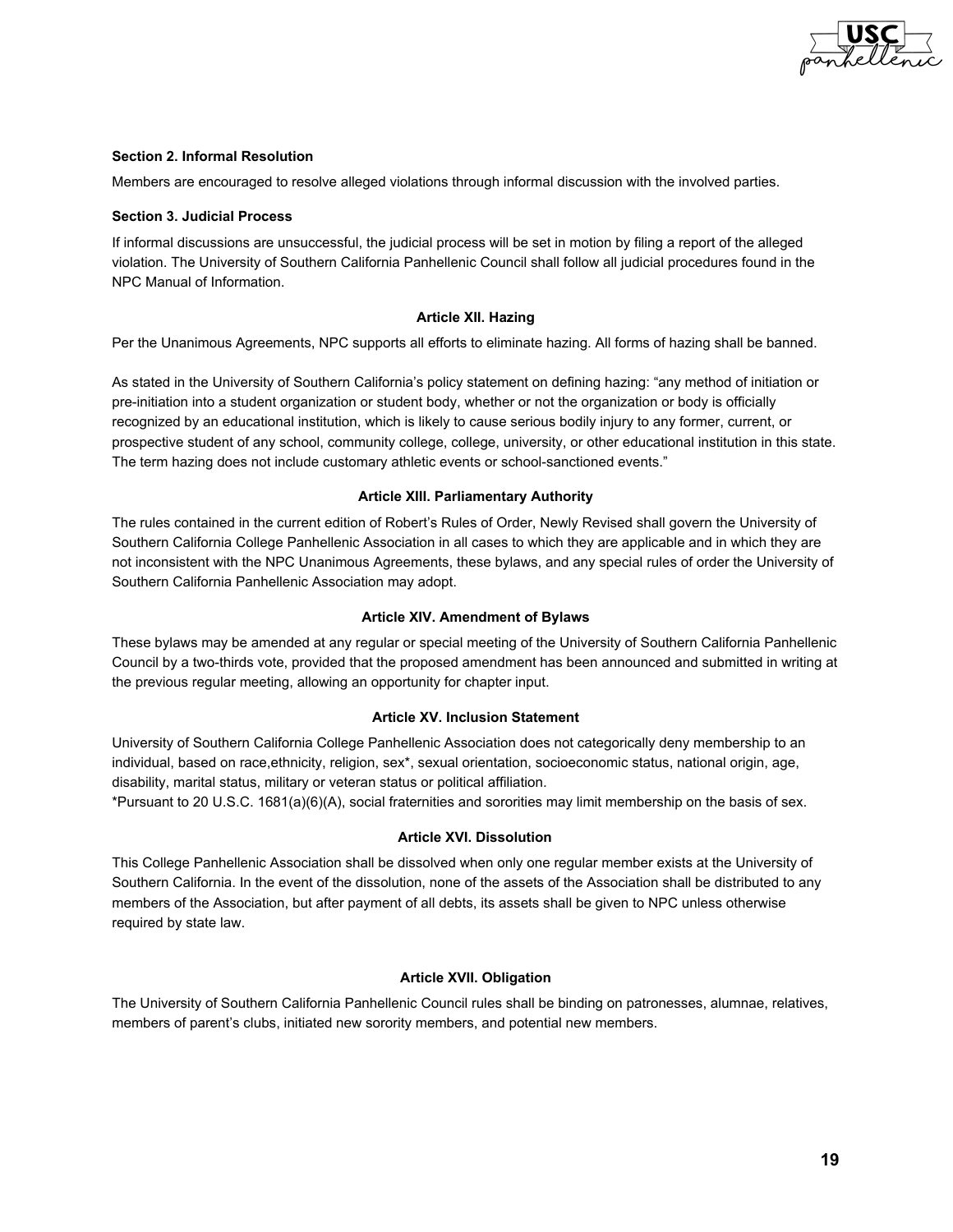

# <span id="page-19-0"></span>**STANDING RULES OF THE UNIVERSITY OF SOUTHERN CALIFORNIA COLLEGE PANHELLENIC ASSOCIATION**

# <span id="page-19-1"></span>**Section 1. Health and Safety**

The University of Southern California College Panhellenic Association strives to promote the health and safety of its members and the greater University of Southern California and surrounding community. This involves providing resources and programming on physical and mental health. The Panhellenic Council commits to providing education and resources to its members and striving to prevent situations of unnecessary risk.

- A. Sexual Abuse. The University of Southern California College Panhellenic Association is a pro-consent and pro-reporting community and takes instances of sexual harassment, assault, and domestic violence very seriously. Survivors will be referred to the University of Southern California Department of Public Safety, Title IX and the Relationship and Sexual Violence Prevention team for professional support.
- B. Substance Abuse. The University of Southern California College Panhellenic Association takes substance abuse very seriously and strives to provide education and prevention resources to its members.
- C. Mental Health. The University of Southern California College Panhellenic Association recognizes the importance of its member's mental wellness in the pursuit of achieving Panhellenic ideals. The Panhellenic Council commits to working in collaboration with chapters to provide resources and support in the promotion of mental health.

# <span id="page-19-2"></span>**Section 2. Diversity, Equity, and Inclusion**

The University of Southern California College Panhellenic Association recognizes the importance of diversity, equity, and inclusion and condemns acts of discrimination based on race, ethnicity, religion, sexual orientation, socioeconomic status, national origin, age, disability. Our commitment to own our history and create a more just tomorrow is outlined in the multi-year framework known as The University of Southern California Panhellenic Community Plan for Diversity, Equity, and Inclusion.

- A. The University of Southern California Panhellenic Community Plan for Diversity, Equity, and Inclusion. This is a collaborative document that ensures that the nine National Panhellenic Conference Chapters and the Panhellenic Executive Board take unified and direct action to begin their diversity, equity, and inclusion efforts to create long-lasting change. Its goal is to push the dismantling of systemic policies, both at the chapter and national levels. The Panhellenic Council DEI Action Committee will lead future amendments and revisions to this plan. The document will be reviewed semesterly by the DEI Action Committee.
	- a. The University of Southern California Panhellenic Community Plan for Diversity, Equity, and Inclusion shall be a separate document than these bylaws and shall be referred to for matters relating to diversity, equity, and inclusion.

#### <span id="page-19-3"></span>**Section 3. Philanthropy**

- A. Chapter philanthropy date requests will be submitted to the Vice President of Member Education by the first week of each semester. The point system will be used to determine the order chapters request dates.
- A. Chapters should incorporate an educational component of the philanthropy to engage participants in the purpose behind their event and increase understanding of their philanthropy.
- B. Chapters are to consider how to thoughtfully welcome the entire fraternity and sorority community and student organizations to support their philanthropic work.
- C. Fundraising food events should be inclusive of the entire University of Southern California's community and publicized as such.
- D. Chapters are encouraged to use their marketing campaigns to focus on their philanthropy. This could include philanthropy t-shirts containing the name of the philanthropy organization or social media promotion focused on the philanthropic organization.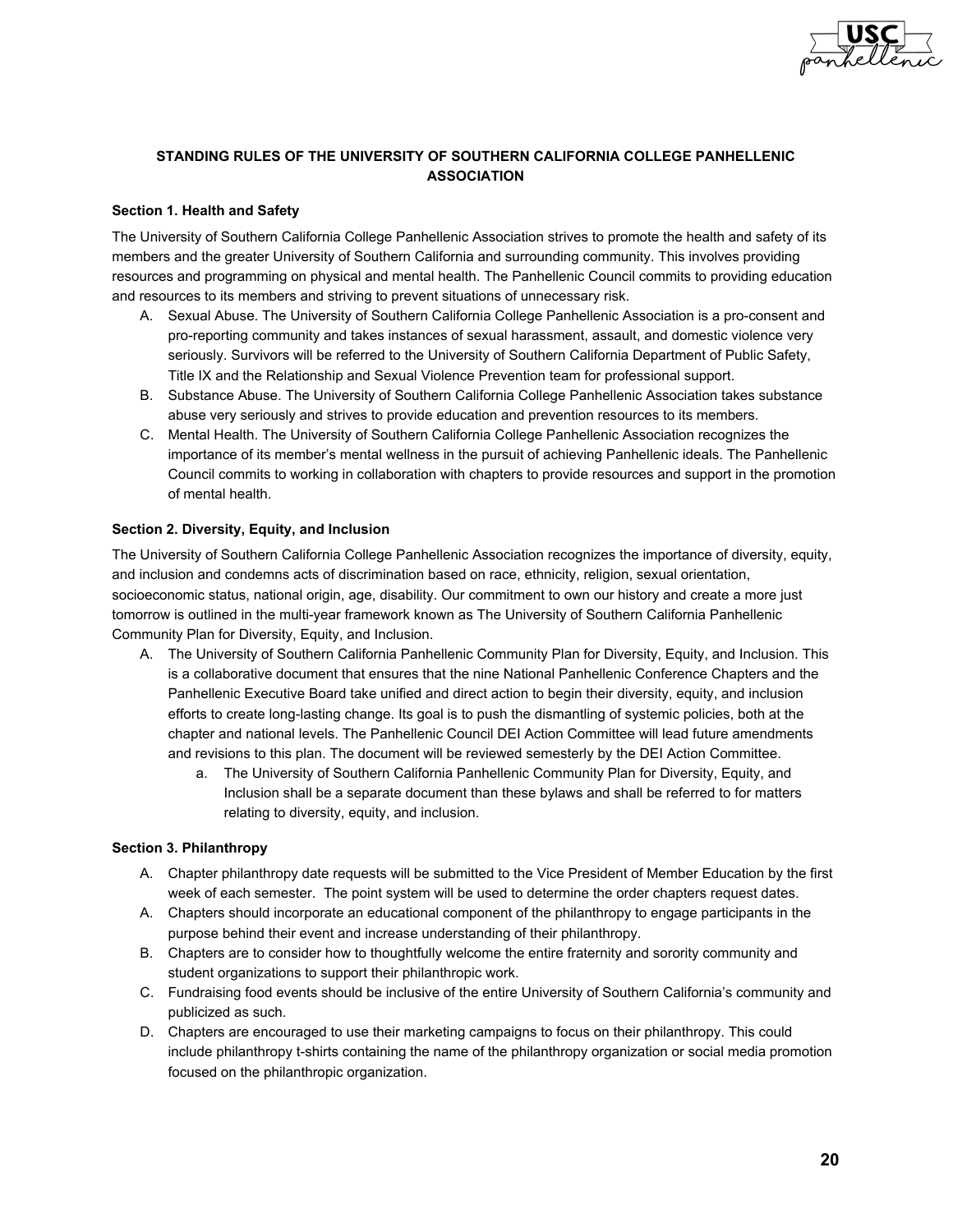

- E. Chapters will adhere to all University, Fraternity & Sorority Leadership Development Office, and Panhellenic regulations as well as state and federal laws at all philanthropy events.
- F. Chapters are expected to participate in Panhellenic-wide philanthropic initiatives and community service events.

# <span id="page-20-0"></span>**Section 4. New Member Education**

Chapters will be fined per new member who does not attend nor submit an acceptable excuse for required Panhellenic New Member Education event(s).

- A. Excuses will be due at least 2 days before the event at a time set by the Panhellenic Vice President of Member Education. Chapter new member educators will collect excuses and review for validity. Valid excuses include class, work, mental health, and family obligations.
	- a. If last-minute situations arise, they will be evaluated by the new member educator and the Panhellenic Vice President of Member Education on a case-by-case basis to ensure fairness and understanding.
- B. The fine per member will be \$50. In addition, every \$100 accrued is a point.
- C. At the end of the new member education period, chapters fines and points will be tallied (summed with recruitment points as well - referenced in the most recent Recruitment Rules); chapters will be placed in ascending order. Chapters will be able to pick their social and philanthropy dates for the following semester in order from the least number of points to the most number of points. If all chapters or remaining chapters are within a point wave, it's first come, first serve for date selection.

#### <span id="page-20-1"></span>**Section 5. Sister Sororities**

The Sister Sorority program is designed to foster stronger Panhellenic spirit and more inter-chapter friendships and networking. Each chapter is partnered with sister sorority(ies) for the semester. The Panhellenic Executive Vice President will coordinate the program in conjunction with the Delegates from each chapter.

#### <span id="page-20-2"></span>**Section 6. Fraternities**

- A. Non-Recognized, Active Probation, or Interim Suspension Fraternities. Panhellenic Council member sororities shall not accept or extend invitations to any event with an unrecognized fraternity or fraternity on active probation or fraternity on interim suspension according to university standards. If violated, the situation shall be referred to as the Panhellenic Judicial Board.
- B. Respect of Panhellenic Members. Upon investigation of an incident of a fraternity disrespecting a sorority, the Panhellenic Council will determine an appropriate response of solidarity from all Panhellenic chapters.
- C. Joint Recruitment Expectations with the Interfraternity Council
	- a. The Panhellenic Executive Board will collaborate with the Interfraternity Executive Board to establish a set of shared expectations prior to formal recruitment. These will be documented and shared with the community.
- D. Joint Gameday Expectations with the Interfraternity Council
	- a. The Panhellenic Executive Board will collaborate with the Interfraternity Executive Board to establish a set of shared expectations prior to the first game day. These will be documented and shared with the community.

# <span id="page-20-3"></span>**Section 7. Dues**

- A. Panhellenic membership dues are used for all programming as approved by the Vice President of Finance—as stated in officer position description—or as approved by the Panhellenic Council. Payments will be made in a timely manner or fines will be imposed.
	- a. Payments received after the specified due date will be subject to a \$20 per day late fee assessed by the Panhellenic Executive Board.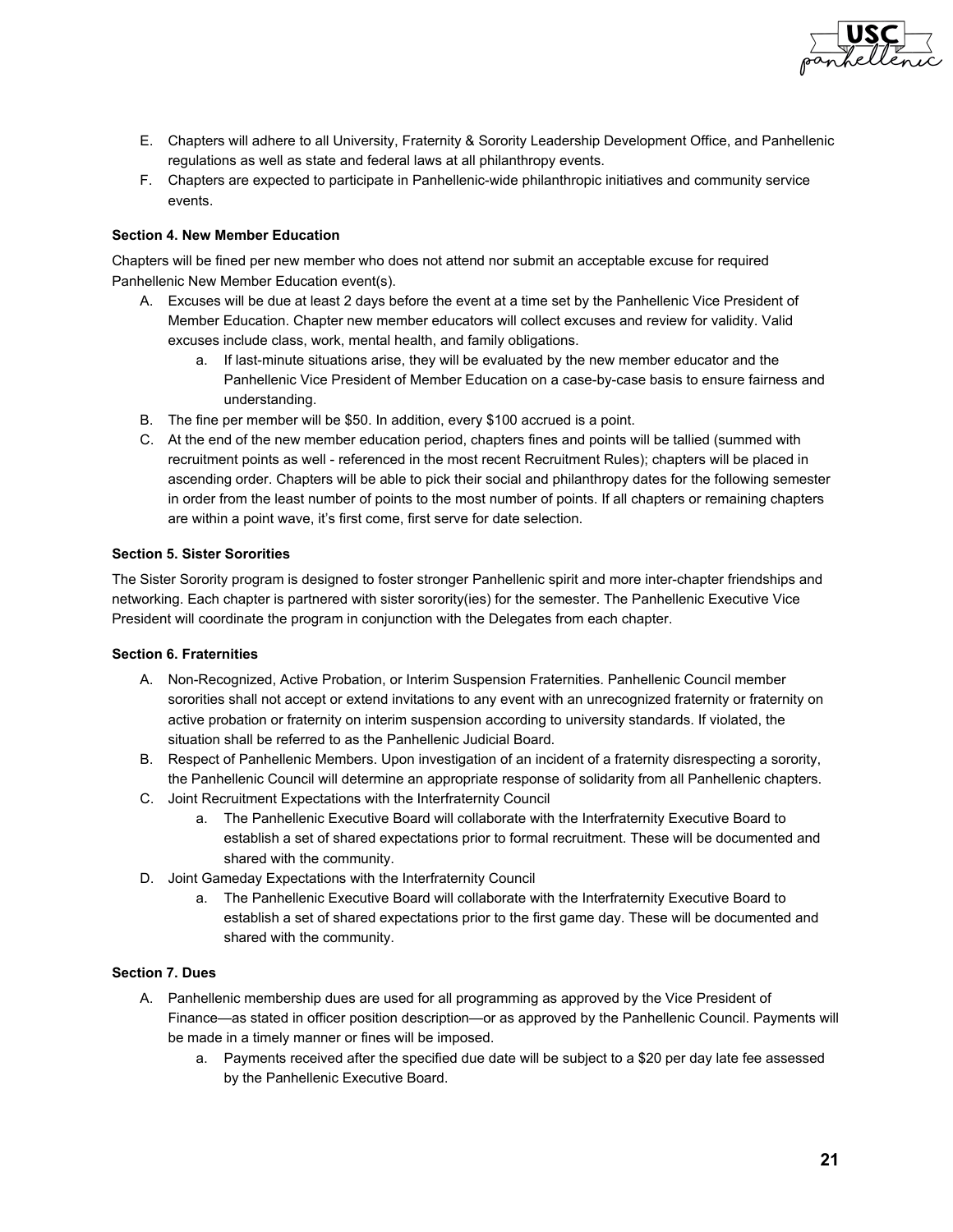

b. Fees will be assessed to each NPC member sorority, \$11 per active member and \$14 per new member per semester.